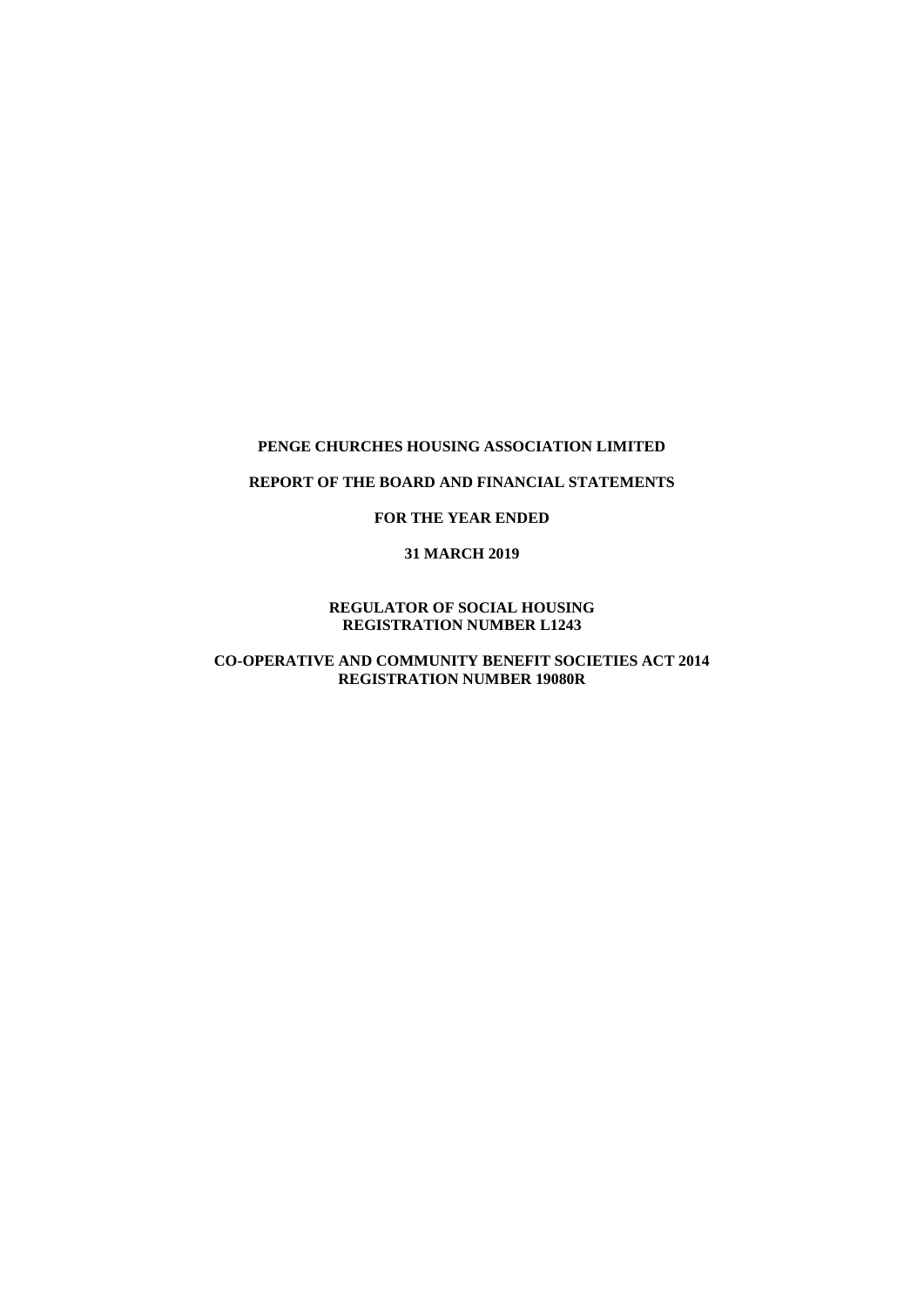# **REPORT OF THE BOARD AND FINANCIAL STATEMENTS**

# **FOR THE YEAR ENDED 31 MARCH 2019**

# **CONTENTS**

| <b>Officers and Advisors</b>            | 1         |
|-----------------------------------------|-----------|
| Report of the Board                     | $2 - 8$   |
| Report of the Independent Auditors      | $9 - 10$  |
| Statement of Comprehensive Income       | 11        |
| <b>Statement of Financial Position</b>  | 12        |
| <b>Statement of Cash Flows</b>          | 13        |
| <b>Statement of Changes in Reserves</b> | 14        |
| Notes to the Financial Statements       | $15 - 34$ |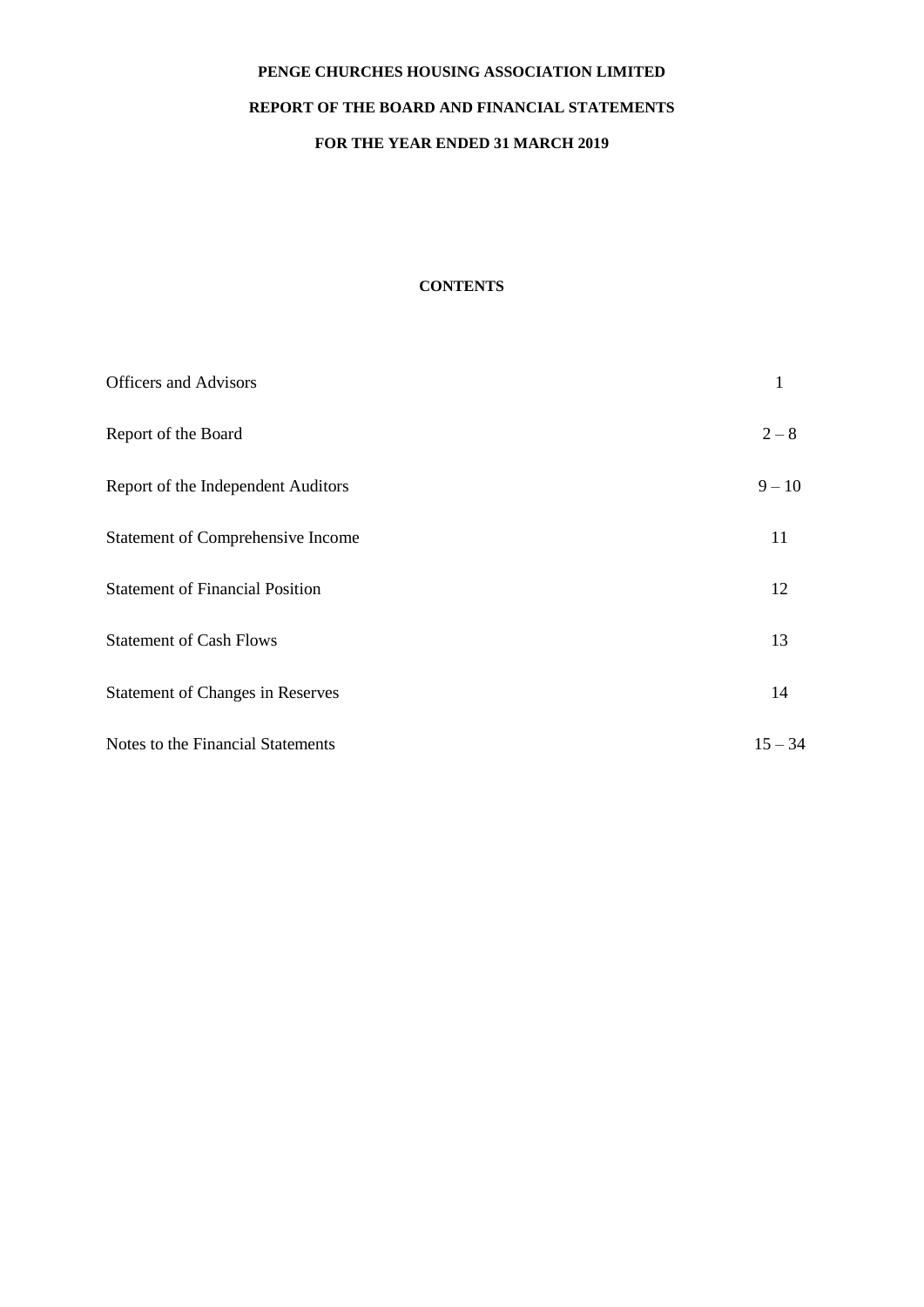## **OFFICERS AND ADVISORS**

# **FOR YEAR ENDED 31 MARCH 2019**

## **Members of the Board**

The Board Members who served from 1 April 2018 up to the date of approval of these financial statements were as follows:

Tracey Downie (Chair) Mark Ryan Mark Phillippo (Vice Chair) Karen Cooper<br>
David Hynes (resigned 14<sup>th</sup> May 2019) Trevor Crook David Hynes (resigned  $14<sup>th</sup>$  May 2019) Rowann Limond (appointed 6<sup>th</sup> August 2018) Adeola Oke Nicola Dykes (appointed 6<sup>th</sup> September 2018) Dennis Simmonds Jonathan Bowen (appointed 6<sup>th</sup> September 2018)

(Each of the Board members listed above holds a one pound share in the association except Karen Cooper who is the Chief Executive.)

#### **Management Team**

Karen Cooper BA (Hons) Darren Eade ACMA Jennifer Duberry BA, DMS Mark Knight

# **Advisers**

CAF Bank Ltd Access Insurance 25 Kings Hill Avenue Selsdon House<br>West Malling 212-220 Addin Kent South Croydon ME19 4JQ Surrey CR2 8LD

#### **Funders**

280 Bishopsgate Kings Park Road London Moulton Park EC2M 4RB Northampton

Nine Brindley Place Fry Building Birmingham 2 Marsham Street B1 2HB London

| Chief Executive & Company Secretary                                          |
|------------------------------------------------------------------------------|
| Head of Finance and Corporate Services (appointed 15 <sup>th</sup> Oct 2018) |
| <b>Tenancy Services Manager</b>                                              |
| Maintenance and Contracts Manager                                            |

#### **External Auditors Internal Auditors Solicitors**

Beever and Struthers TIAA Ltd Marsons Solicitors LLP 15 Bunhill Row Business Support Centre 7 Leonard House London 53-55 Gosport Business Centre Newman Road EC1Y 8LP Aerodrome Road, Gosport Bromley<br>Hants PO13 OFO Kent BR1 1RI Hants PO13 OFQ

### **Bankers Insurance Brokers**

212-220 Addington Road

Royal Bank of Scotland Nationwide Building Society NN3 6NW

Unity Trust Bank Plc The Regulator of Social Housing SW1P 4DF

| <b>Registered office:</b> | 99 Maple Road<br>Penge<br>London SE20 8LN                                                                                                            |
|---------------------------|------------------------------------------------------------------------------------------------------------------------------------------------------|
| <b>Registration:</b>      | Registered Society registration number: 19080R<br>Regulator for Social Housing registered number: L1243<br>Member of the National Housing Federation |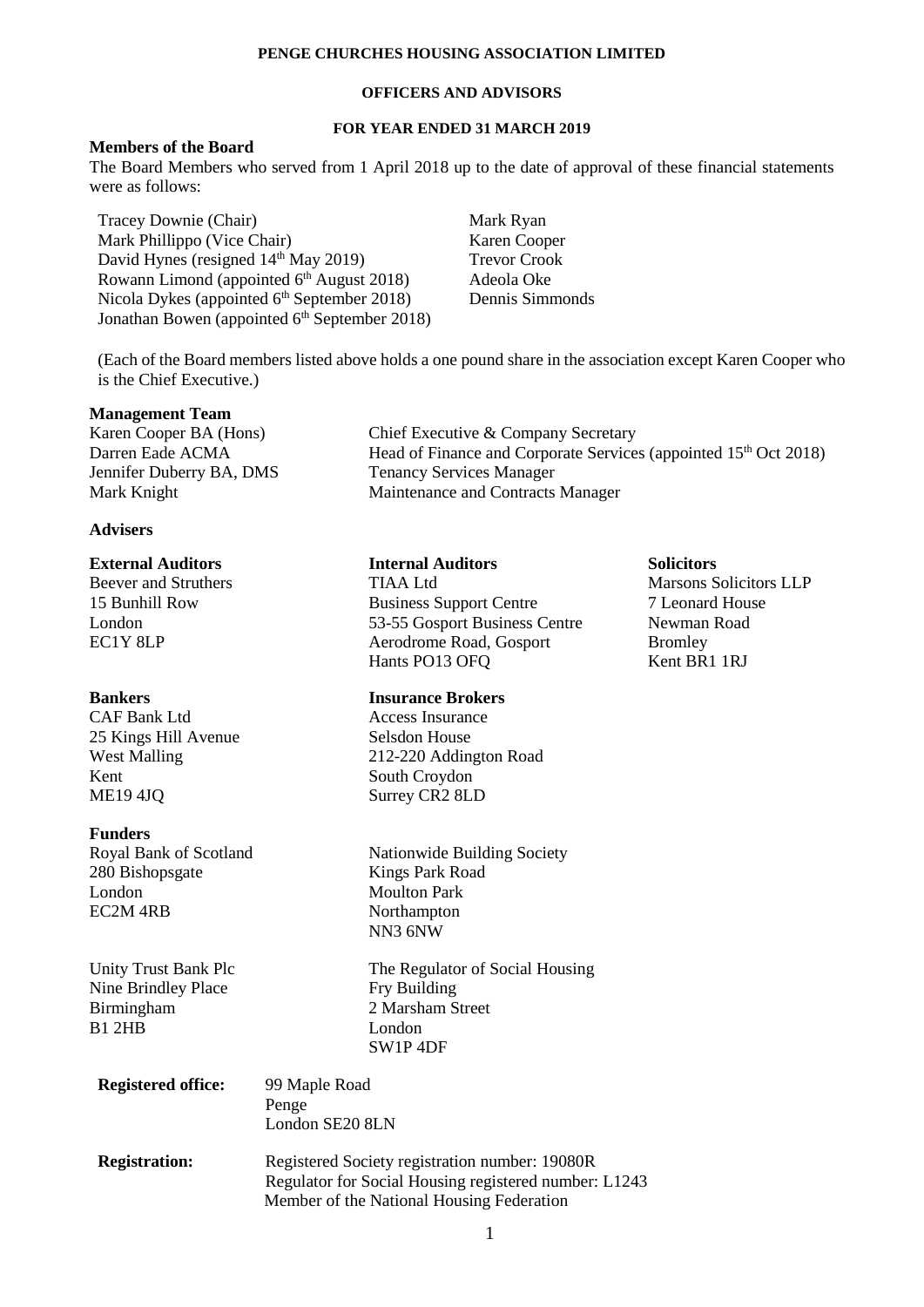# **REPORT OF THE BOARD FOR YEAR ENDED 31 MARCH 2019**

The Board present their annual report and audited financial statements of Penge Churches Housing Association Limited (PCHA) for the year ended 31 March 2019.

The financial statements comply with current statutory requirements, the association's rules and the Statement of Recommended Practice: Accounting by registered social housing providers Update 2014 (SORP 2014).

# **Principal activity**

The association is a charitable registered provider of social rented housing. The principal activity of the association throughout the year was that of providing affordable rented accommodation to people in housing need locally. The association owns and manages 270 homes.

# **Our Vision**

We are a community based housing association that is passionate about enhancing the lives of our residents by providing excellent homes and services. We are proud of our strong community roots and strive to be a positive impact in all that we do.

# **Our Values**

# **Acting with Integrity**

- We communicate in an open, honest and transparent way
- We do what we say we will and keep our promises
- We are accountable for our decisions and take responsibility for our mistakes

# **Being Ambitious**

- We are ambitious for the future of PCHA, seeking to deliver a broader range of services to more people in our community
- We are prepared to take appropriate risks to drive improvement and growth
- We are creative, forward thinking and open to new ideas
- We embrace change and respond positively to new opportunities

# **Striving for Excellence**

- We provide homes and communities we can all be proud of
- We are people focussed and aim to tailor our approach to the needs of individuals
- We strive to be proactive, solution orientated and go the extra mile
- We work collaboratively and build positive partnerships
- We continually challenge ourselves to improve our performance
- We seek to make sound business decisions and be well governed and managed

# **Behaving with Respect**

- We behave in a fair-minded and non-judgemental way
- We value the individuality and diversity of our residents and communities
- We are inclusive in the way we work.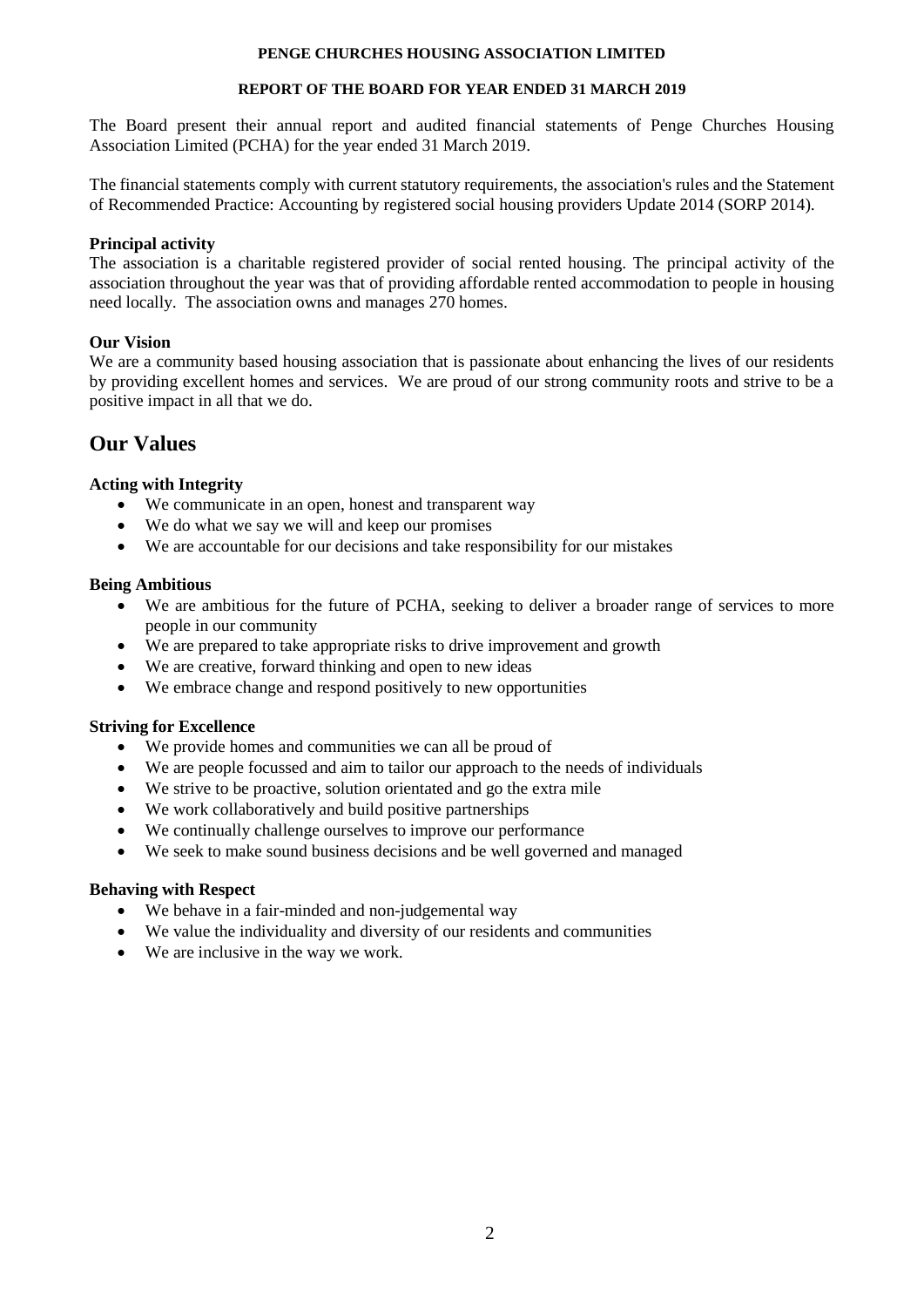# **REPORT OF THE BOARD FOR YEAR ENDED 31 MARCH 2019**

# **Strategic Objectives**

# **Our Services**

# **To provide homes and services we can be proud of**

- To develop a broader range of homes and services to meet the needs of the people in our community
- To provide excellent customer services and best value for residents
- To proactively seek, and respond to, residents' feedback and complaints
- To deliver an excellent and proactive repairs and maintenance service
- To treat tenants as individuals and work positively with them to sustain their tenancies where necessary

# **Our Business**

**To be a modern, strong and forward-thinking business**

# **To grow the business and develop new homes and services**

- To be financially strong and ensure we have the resources to deliver our vision
- To safeguard, and make the best use of, our assets and resources
- To respond positively to change and adapt effectively to changing markets and needs
- To ensure our business reflects modern ways of thinking and working
- To make sound business decisions, taking appropriate risks to grow the business

# **Our People**

- **To value and invest in our people and partnerships, creating a culture of collaboration and shared accountability**
	- To develop the staff and board team to ensure the business is well governed and managed
	- To be a good employer that supports, engages and manages staff, with clear expectations on both sides
	- To have a clear performance framework that supports excellence and drives performance
	- To work collaboratively and develop effective partnerships to help us further our objectives.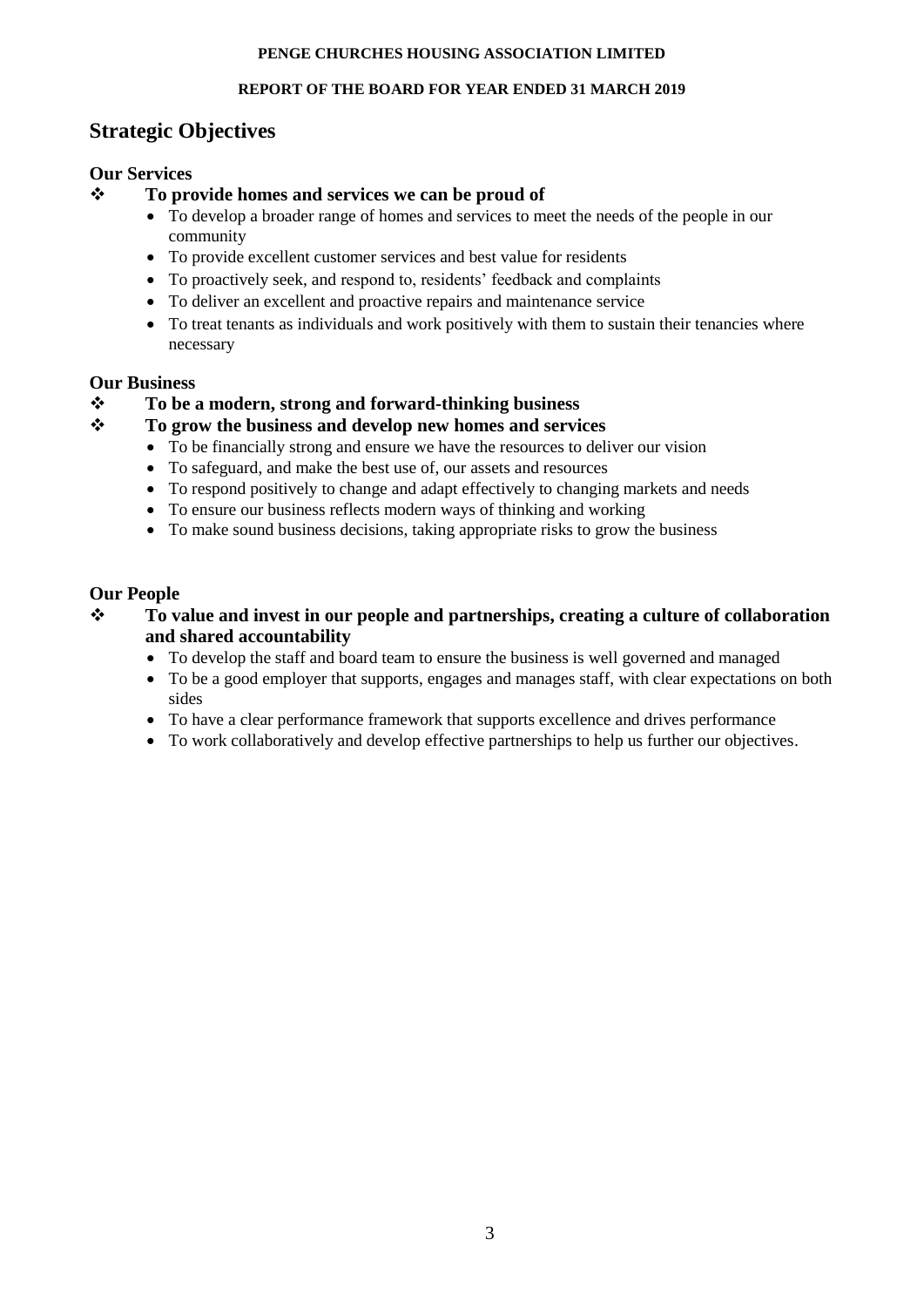# **REPORT OF THE BOARD FOR YEAR ENDED 31 MARCH 2019**

# **Financial review**

The association has had a successful year financially with a surplus for the year of £250,826 (£358,056 in 2018). The position at the end of the year is shown in the Statement of Comprehensive Income on page 11.

The association has set financial targets with regard to the level of reserves that are maintained. The association comfortably exceeds all of these recommended targets. The association invests its reserves in order to obtain maximum interest as part of its treasury management policy.

The revenue reserves of the association stood at  $\text{\pounds}4,012,421$  at the year end. The movement in reserves can be seen in note 15 to the financial statements.

# **Achieving our objectives**

The association has a number of key strategies and policies in place to support its objectives:

- (a) the development strategy is to develop new affordable housing for people in the local community as and when opportunities arise, provided the schemes are financially viable. The Board reviewed our development capacity and aspires to increase our stock portfolio by 1-2% per annum for the next 5 years and will be seeking additional borrowings to achieve this;
- (b) the rent policy has been reviewed during the year in light of the Government's direction that social rents should be reduced by 1% until 2020. The Board is committed to maintaining rents at affordable levels, but also aim to ensure that service charges cover all applicable costs and as such services charges have been reviewed over the year;
- (c) the asset management strategy which is to maintain its housing properties in a good state of repair and carry out improvements to elements such as kitchens and bathrooms on a rolling programme. During the year the Association has invested in major repairs to ensure sustainability of some of our older properties and to provide a good quality home for tenants living in those properties;
- (d) customer service standards and housing management policies which aim to provide an economical, efficient and effective service to its tenants, whilst maintaining high levels of tenant satisfaction and low levels of rent arrears;
- (e) the value for money strategy which is to produce as much value as possible from the money and resources we have available, taking into account the social, environment and financial value generated by our services and other activities;
- (f) the equality and diversity policy commits the association to promoting equality of opportunity, tackling discrimination, and valuing diversity in all aspects of its work.

# **Employees**

The association values its staff as its most important asset and, where appropriate, the involvement of employees in the affairs of the association is a high priority. The chief executive and senior staff members attend Board and/or committee meetings as appropriate and during the year they attended the Board Awayday to discuss the future direction of the Association. Employees are kept informed about the policies and performance of the association through regular team meetings. Staff training and development is a priority and staff attend courses and conferences run by a number of organisations.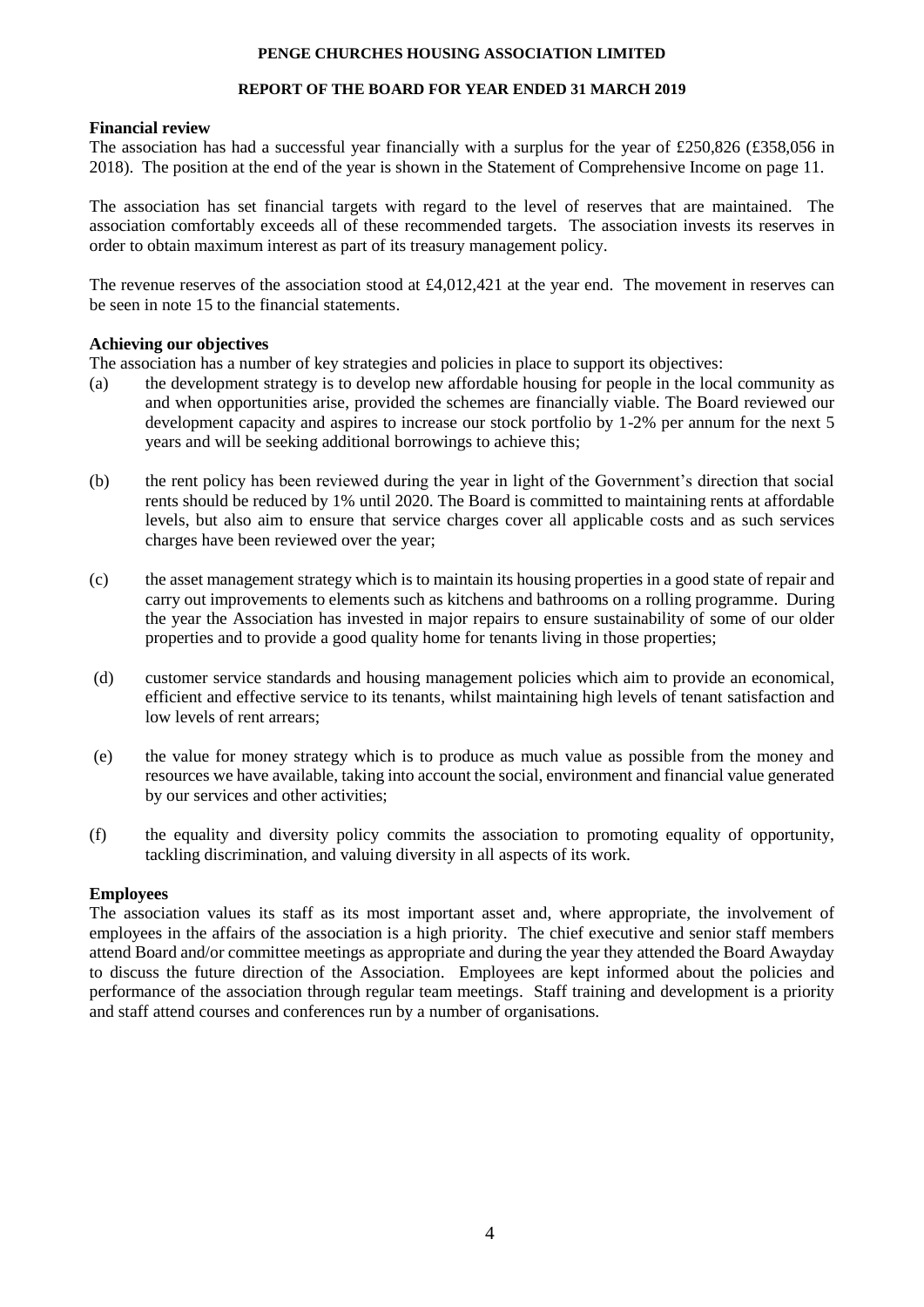# **REPORT OF THE BOARD FOR YEAR ENDED 31 MARCH 2019**

# **Pension creditor**

The Association provides and contributes to pensions for all staff through TPT Retirement Solution's Social Housing Pension Scheme. Further details are in note 17 to the financial statements.

# **Health, safety and welfare of tenants and employees**

The Board recognises the importance of effective health, safety and welfare provision for its tenants and employees at work. Appropriate policies are in place for the protection and welfare of the tenants and employees of the association.

# **Corporate governance and internal controls**

The Board is responsible for the association's system of internal control. The system is designed to provide reasonable assurance against material misstatements or loss, but it cannot provide absolute assurance or eliminate all risk of failure to achieve business objectives. The Board has reviewed the effectiveness of the system of internal control during the year.

The Board has established procedures which are designed to provide effective internal control. These include delegated authorities, financial regulations, treasury management, risk management, approvals of any investment projects, health and safety, data protection and fraud prevention. The Board has agreed terms of reference for its Finance & Audit Committee which meets regularly to monitor the actual results of the association against budgets and the business plan. The Committee has set up internal audit procedures and regularly reviews the results of internal audit reviews. They also carry out a review of the association's finance procedures on a regular basis.

The Board and management have established processes to carry out a regular identification, evaluation and control of the significant risks facing the organisation and the Chief Executive is responsible for alerting the Board to any new or changing risks.

# **Compliance with NHF Code of Governance (2015) and the Regulator of Social Housing's Governance & Financial Viability Standard**

The association is committed to compliance with the revised NHF Code of Governance and the Regulator of Social Housing's Governance & Financial Viability Standard. In particular, the following controls and activities are in place:

- a Board succession plan, in order to achieve compliance with the guidance on length of service for members of the Board. This led to the recruitment of three new Board members during the year and in 2019 will see the appointment of a new Chair and Vice-Chair.
- an updated Board appraisal framework and skills audit, which includes a commitment to an annual appraisal of the effectiveness of the Board. This process was supported by an external consultant and a governance review was undertaken, leading to a governance action plan being implemented.
- a robust financial business plan which is regularly reviewed by the Board with appropriate stress testing and reporting on funders covenants.
- an up to date and comprehensive asset and liability register, to be further enhanced following a major asset management review project to be carried out in 2019.

The association is committed to accountability and endorses the principle of openness and accountability to tenants and stakeholders in all areas of its activity. We have a range of involvement opportunities on offer to our tenants throughout the year and all tenants receive a copy of our annual report and are invited to attend a number of events to enable them to scrutinise our performance.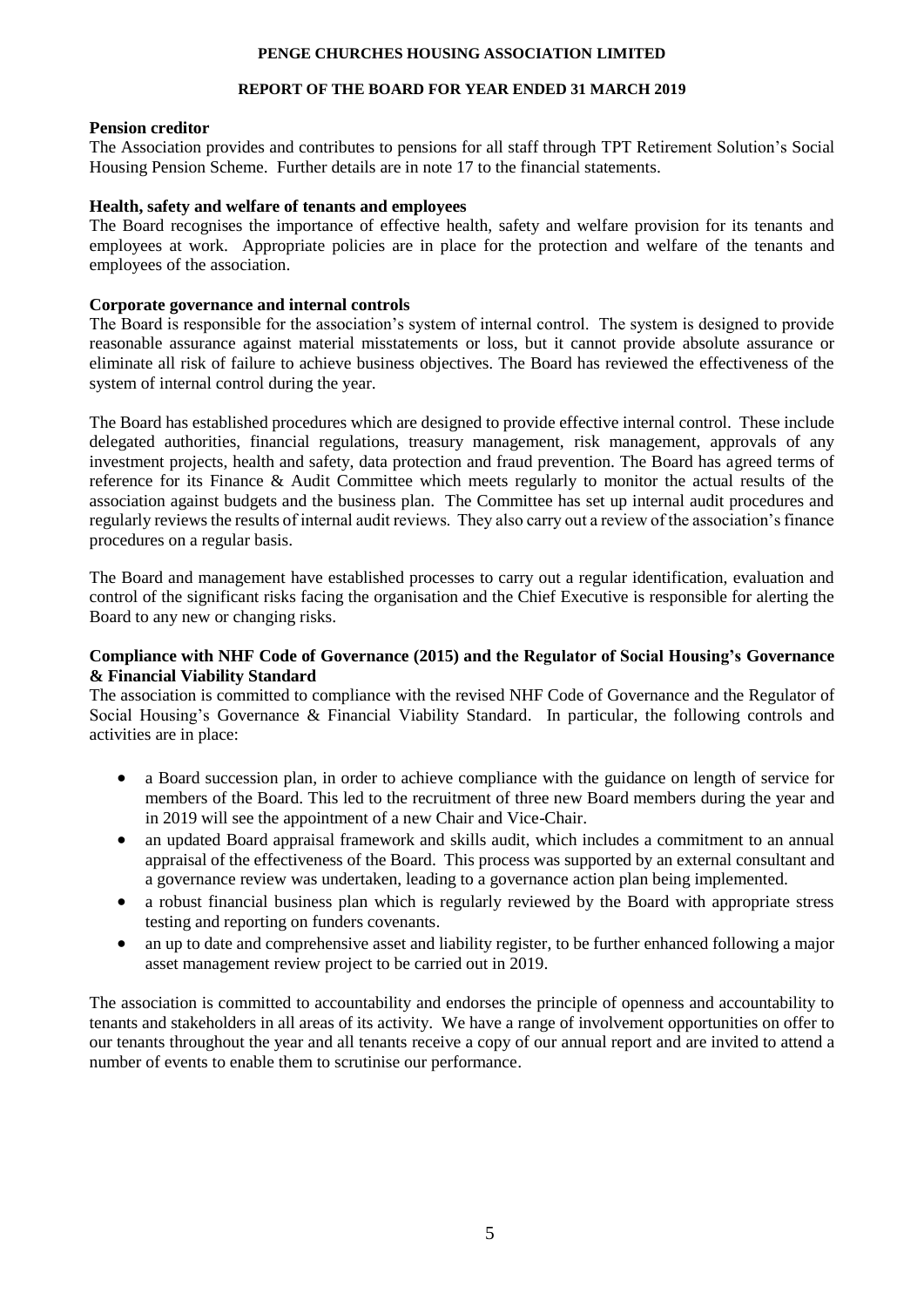# **REPORT OF THE BOARD FOR YEAR ENDED 31 MARCH 2019**

# **Value for money (VFM)**

It is important that we can be held to account for the VFM of our services by all our key stakeholders, including tenants, the local authority and other partners in the community, our regulator and funders.

Our definition of VFM is the production of as much value as possible from the income and assets we have available. This includes several types of value: financial, social and environmental. PCHA aims to provide value for a number of stakeholders: tenants, the local authority, the local community, the regulator and funders. Through involving tenants in the association, and continually seeking their feedback, we are able to identify their priorities and shape our services to meet these.

Our VFM strategy helps us to:

- Ensure that the Board is driving VFM in all aspects of running the association and delivering services
- Give impetus to VFM in achieving our business objectives
- Deliver VFM in a consistent and effective way
- Explain our approach to VFM to our people and stakeholders.

The association incorporates an assessment of value for money into its decision making processes. In doing so the financial, social,and environmental value are taken into consideration. Our financial business plan is a tool for delivering value from our resources and this is reviewed at least annually by the Board.

# **Governance and scrutiny in achieving value for money**

To ensure that VFM remains at the heart of all that we do, PCHA's Board has a number of governance arrangements in place:

- The Finance & Audit Committee terms of reference include a responsibility to consider the association's Value for Money (VFM) performance and to recommend to the Board an annual selfassessment on VFM
- A balanced scorecard containing key financial and management performance indicators is reported to each of our Committee and Board meetings
- The Board approves an annual budget and the Finance & Audit Committee carries out regular monitoring of quarterly management accounts to assess performance against that budget
- The Board receives annual benchmarking data comparing our performance and costs with those of peer organisations in the Acuity BM320 benchmarking group
- Tenant satisfaction feedback provides information, including views on value for money of services, which the Board and staff can use to drive performance improvement.

# **Social value**

As a small community based housing association, we are committed to working in partnership and offering a range of services to our tenants which extend beyond the provision of a home and basic landlord services.

These include:

- a personalised service and access to support from other community partners, for example from Community Options who support people with mental health issues to live independently in the community and saving the much higher costs of institutional care
- a range of services to support tenants financially, for example through our welfare reform action plan, free debt advice services, support to access credit union banking services
- small grants for household goods or to support access to employment or training
- support to tenants seeking employment, for example through access to internet facilities at our offices for job seeking
- handyman service for more vulnerable tenants.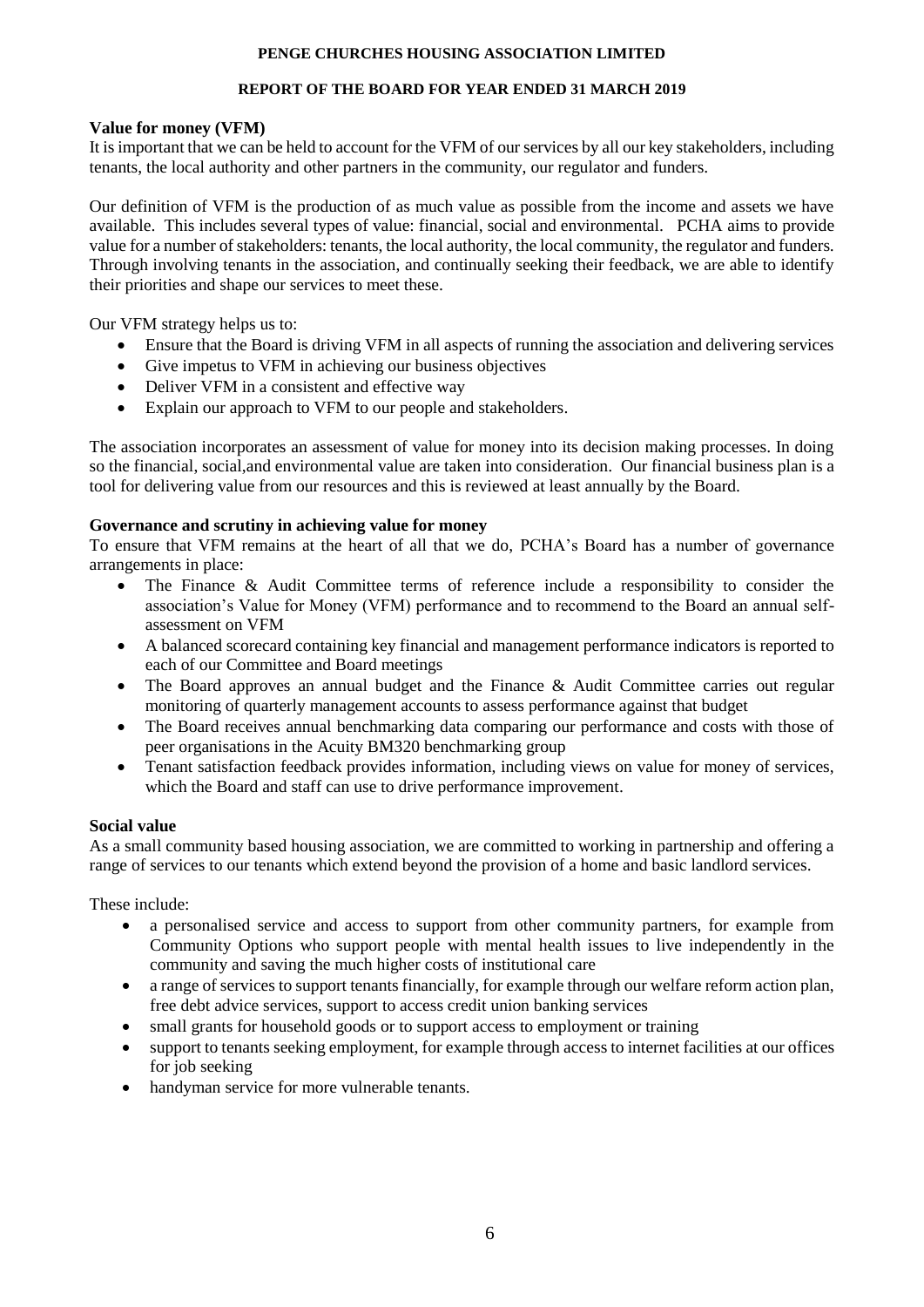#### **REPORT OF THE BOARD FOR YEAR ENDED 31 MARCH 2019**

#### **Investing in assets**

An essential part of achieving value for money lies in the management of our assets i.e. the properties owned by the association. PCHA's Development Strategy and Asset Management Strategy set out our approach to developing new homes, and to managing and maintaining existing assets. Following the repairs service being brought back in house during the year, an extensive review of all our stock is being undertaken and will result in a comprehensive appraisal model that will support us to develop a meaningful asset management strategy which will also cover a range of property, procurement and health and safety matters. When we improve or develop properties we take into account environmental and sustainability issues, aiming to minimise the energy costs for tenants and reduce environmental impact.

#### **Good value services**

PCHA has a set of Customer Service Standards, agreed with tenants, which set out what they can expect by way of housing management services. Our aim is to meet tenant expectations by providing quality services whilst managing budgets carefully. We operate in the Penge area and currently only work with one local authority; all our properties are in close proximity to our office. This enables our housing management service to be both efficient and accessible to our tenants.

When service contracts are reviewed or new services commissioned, we always follow financial procedures and seek to make savings where possible. We aim to use local contractors and suppliers, keeping economic benefit in the local community, so long as standards of work and costs represent good value for money.

#### **VFM Metrics**

PCHA has benchmarked its performance against its own figures for the previous two financial years as well as the median figures from its own peer group, consisting of a number of other small housing associations deemed similar in size and location and part of the Acuity SPBM Benchmarking Group. The results can be summarised as follows:-

|                |                                                 |             |             |             | Peer group |
|----------------|-------------------------------------------------|-------------|-------------|-------------|------------|
|                |                                                 | <b>PCHA</b> | <b>PCHA</b> | <b>PCHA</b> | median     |
|                |                                                 | 2018-19     | 2017-18     | 2016-17     | 2017-18    |
| $\mathbf{1}$   | Reinvestment                                    | 0.91%       | 7.27%       | 1.00%       | 5.82%      |
| 2a             | New supply delivered (social housing units)     | $0.00\%$    | 2.25%       | 0.00%       | 1.00%      |
| 2 <sub>b</sub> | New supply delivered (non-social housing units) | $0.00\%$    | $0.00\%$    | 0.00%       | 0.00%      |
| 3              | Gearing                                         | 23.70%      | 24.27%      | 21.91%      | 43.72%     |
| 4              | <b>EBITDA MRI</b> interest cover                | 279%        | 348%        | 418%        | 203%       |
| 5              | Headline social housing cost per unit           | £4,456      | £4,258      | £4,011      | £3,362     |
| 5a             | Management cost per unit                        | £1,571      | £1,103      | £1,143      | £1,047     |
| 5 <sub>b</sub> | Service charge cost per unit                    | £394        | £314        | £275        | £603       |
| 5c             | Maintenance cost per unit                       | £1,752      | £1,908      | £1,528      | £1,061     |
| 5d             | Major repairs cost per unit                     | £242        | £413        | £525        | £817       |
| 5e             | Other social housing costs per unit             | £0          | £0          | £0          | £136       |
| 6a             | Operating margin (social housing lettings)      | 23.82%      | 28.63%      | 34.51%      | 32.46%     |
| 6b             | Operating margin (overall)                      | 23.39%      | 28.39%      | 34.78%      | 29.65%     |
| 7              | Return on capital employed                      | 2.71%       | 3.36%       | 4.21%       | 4.15%      |

The figure for reinvestment (1) has fallen back to around 1% similar to 2016-17, following a significant increase to major works and cyclical works in 2017-18. New supply delivered (2a) is 0% as no new properties were built in 2018-19. It was 2.25% in 2017-18 due to the building of six new units at Scotts Road, Bromley.

#### **Public Benefit Entity**

As a public benefit entity, Penge Churches Housing Association Limited has applied the public benefit entity 'PBE' prefixed paragraphs of FRS 102.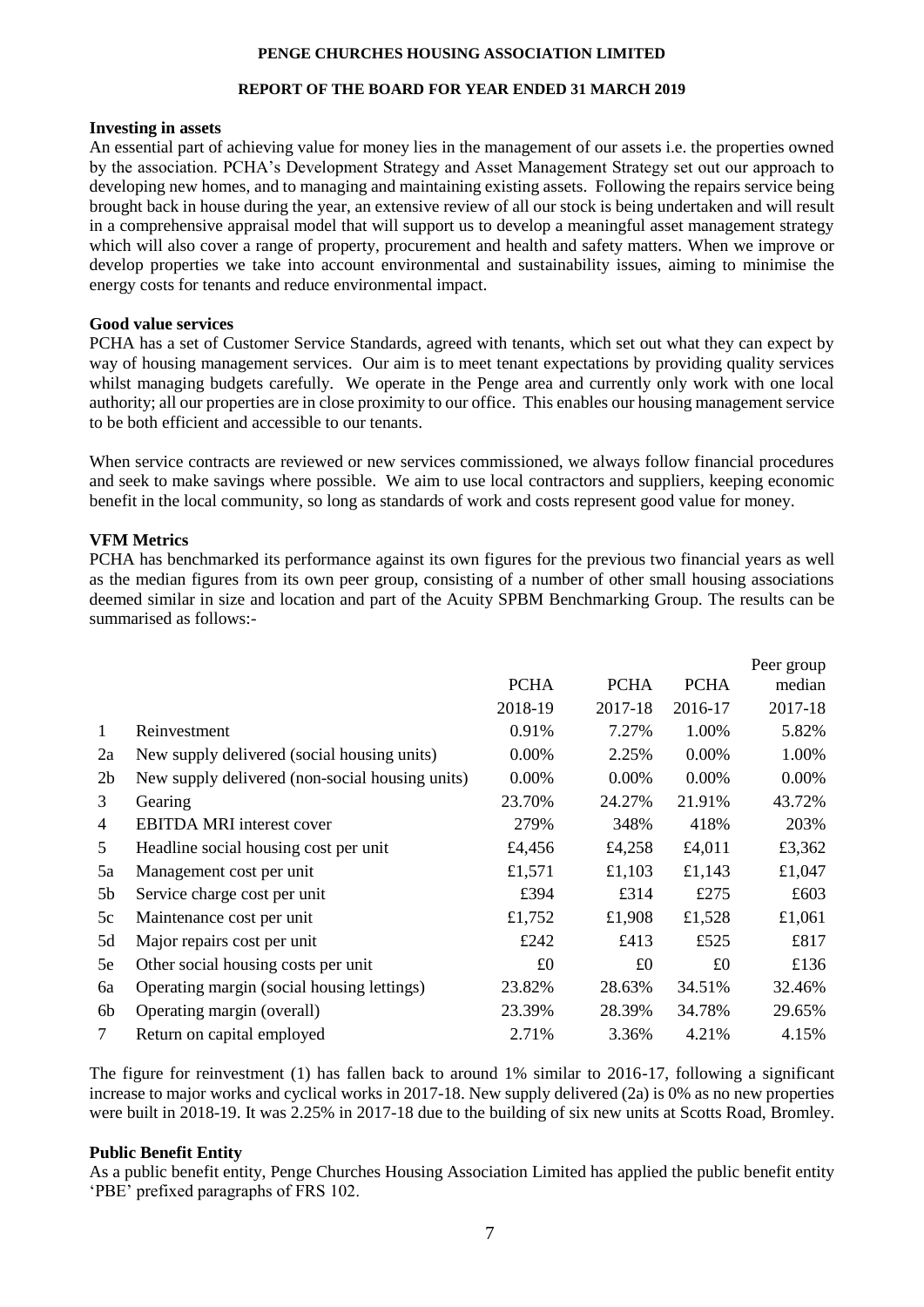# **REPORT OF THE BOARD FOR YEAR ENDED 31 MARCH 2019**

# **Statement of the Board's Responsibilities in respect of the Financial Statements**

The Board is responsible for preparing the report and financial statements in accordance with applicable law and regulations.

The Co-operative and Community Benefit Societies Act 2014 and registered social housing legislation require the Board to prepare financial statements for each financial year which give a true and fair view of the state of affairs of the association and of its income and expenditure for that period.

In preparing these financial statements, the Board is required to:

- select suitable accounting policies and then apply them consistently;
- make judgements and estimates that are reasonable and prudent;
- state whether applicable accounting standards have been followed, subject to any material departures disclosed and explained in the financial statements; and
- prepare the financial statements on the going concern basis unless it is inappropriate to presume that the association will continue in business.

The Board is responsible for keeping proper accounting records which disclose with reasonable accuracy at any time the financial position of the Association and enable it to ensure that the financial statements comply with the Co-operative and Community Benefit Societies Act 2014, the Housing and Regeneration Act 2008 and the Accounting Direction for Private Registered Providers of Social Housing 2015. It has general responsibility for taking reasonable steps to safeguard the assets of the Association and to prevent and detect fraud and other irregularities.

The Board is responsible for the maintenance and integrity of the corporate and financial information included on the association's website. Legislation in the United Kingdom governing the preparation and dissemination of financial statements may differ from legislation in other jurisdictions.

# **Information for Auditors**

We the members of the Board who held office at the date of approval of these Financial Statements as set out above confirm, so far as we are aware, that there is no relevant audit information of which the Association's auditors are unaware; and we have taken all the steps that we ought to have taken as Board members to make ourselves aware of any relevant audit information and to establish that the auditors are aware of that information.

# **Appointment of Auditors**

Beever and Struthers to be reappointed as auditors for the coming year.

Signed by order of the Board

**K Cooper Secretary**

Date: 5 September 2019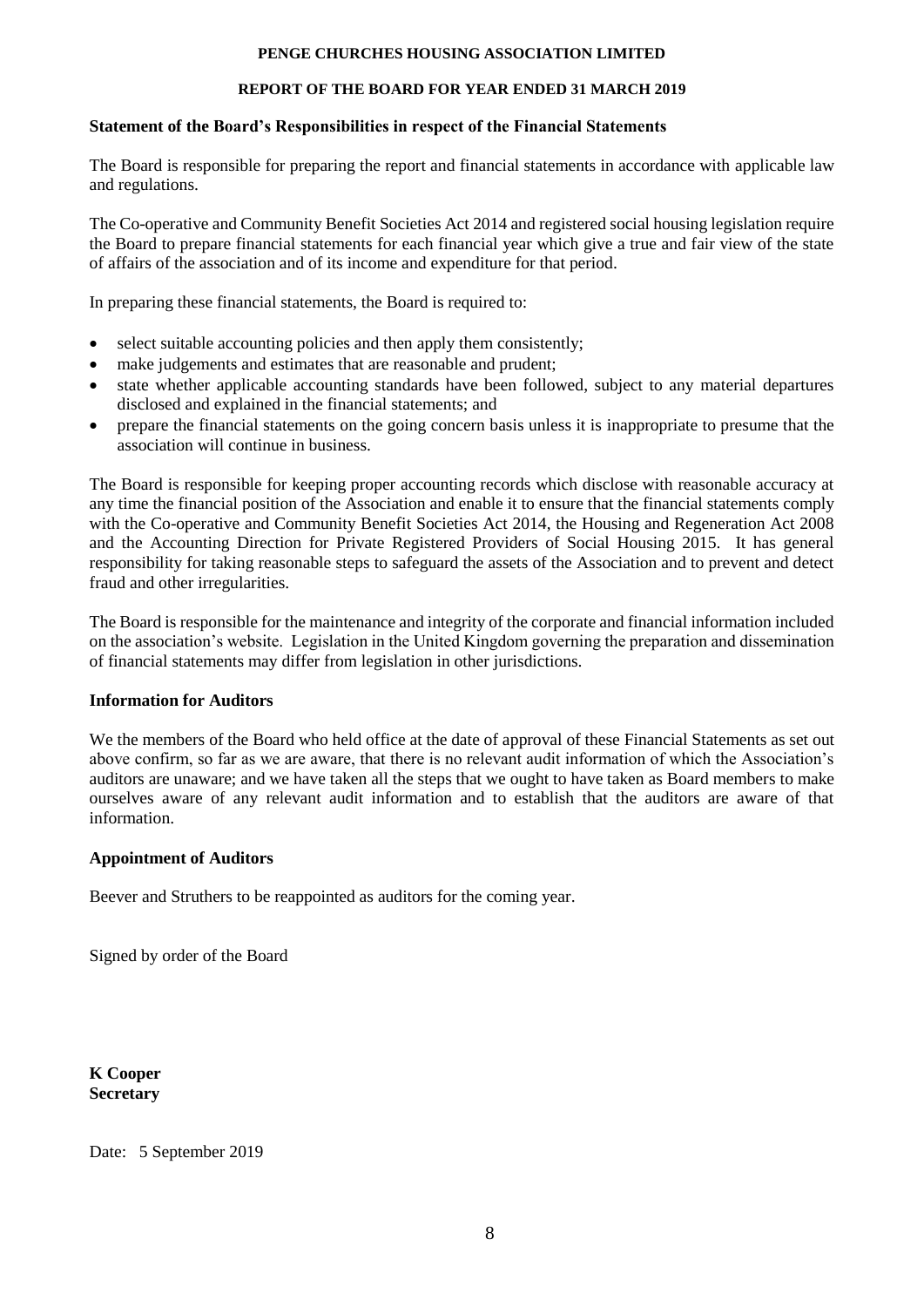#### **REPORT OF THE INDEPENDENT AUDITORS**

# **TO THE MEMBERS OF**

# **PENGE CHURCHES HOUSING ASSOCIATION LIMITED**

# **Opinion**

We have audited the financial statements Penge Churches Housing Association Limited for the year ended 31 March 2019 which comprise the Statement of Comprehensive Income, the Statement of Financial Position, the Statement of Cash flows and the Statement of Changes in Reserves and notes to the financial statements, including a summary of significant accounting policies in Note 1. The financial reporting framework that has been applied in their preparation is applicable law and United Kingdom Accounting Standards, including FRS 102 "The Financial Reporting Standard applicable in the UK and Republic of Ireland" (United Kingdom Generally Accepted Accounting Practice).

# **In our opinion the financial statements:**

- Give a true and fair view of the state of the Association's affairs as at 31 March 2019 and of its surplus for the year then ended;
- Have been properly prepared in accordance with United Kingdom Generally Accepted Accounting Practice: and:
- Have been prepared in accordance with the requirements of the Co-operative and Community Benefit Societies Act 2014, the Housing and Regeneration Act 2008 and the Accounting Direction for Private Registered Providers of Social Housing 2015.

# **Basis for Opinion**

We conducted our audit in accordance with International Standards on auditing (UK) (ISAs (UK)) and applicable law. Our responsibilities under those standards are further described in the Auditor's responsibilities for the audit of the financial statements section of our report. We are independent of the Association in accordance with the ethical requirements that are relevant to our audit of the financial statements in the UK, including the FRC's Ethical Standard, and we have fulfilled our other ethical responsibilities in accordance with these requirements. We believe that the audit evidence we have obtained is sufficient and appropriate to provide a basis for our opinion.

# **Conclusions relating to going concern**

We have nothing to report to you in respect of the following matters in relation to which the ISAs (UK) require us to report to you where:

- the Board's use of the going concern basis of accounting in the preparation of the financial statements is not appropriate; or
- the Board have not disclosed in the financial statements any identified material uncertainties that may cast significant doubt about the Association's ability to continue to adopt the going concern basis of accounting for a period of at least twelve months from the date when the financial statements are authorised for issue.

# **Other information**

The other information comprises the information included in the Report of the Board, other than the financial statements and our auditor's report thereon. The Board is responsible for the other information. Our opinion on the financial statements does not cover the other information and, except to the extent otherwise explicitly stated in our report, we do not express any form of assurance conclusion thereon.

In connection with our audit of the financial statements our responsibility is to read the other information and, in doing so, consider whether the other information is materially inconsistent with the financial statements or our knowledge obtained in the audit or otherwise appears to be materially misstated. If we identify such material inconsistencies or apparent material misstatements, we are required to determine whether there is a material misstatement in the financial statements or a material misstatement of the other information. If, based on the work we have performed, we conclude that there is a material misstatement of this other information, we are required to report that fact.

We have nothing to report in this regard.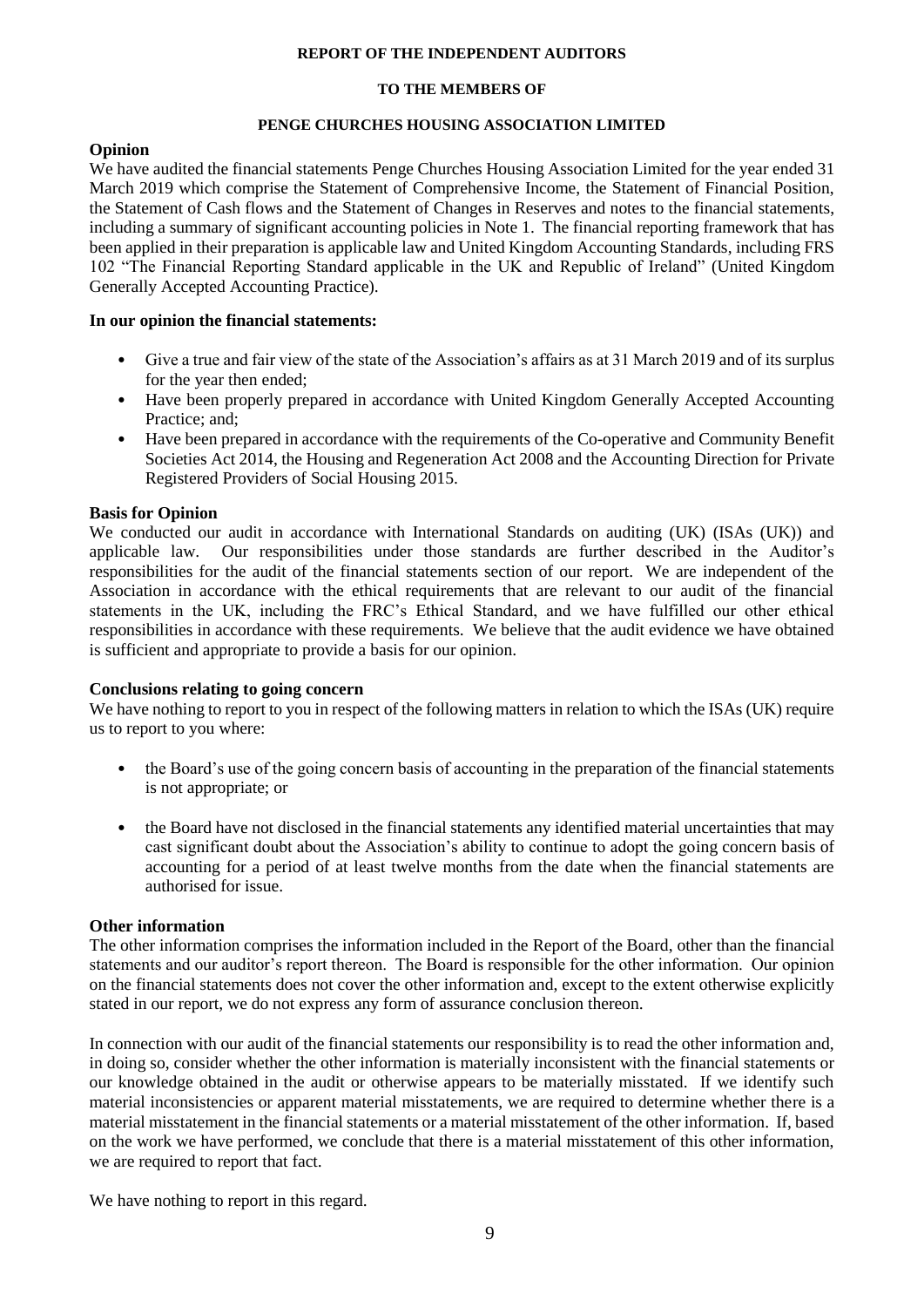#### **REPORT OF THE INDEPENDENT AUDITORS**

### **TO THE MEMBERS OF**

## **PENGE CHURCHES HOUSING ASSOCIATION LIMITED**

## **Matters on which we are required to report by exception**

We have nothing to report in respect of the following matters in relation to which Co-operative and Community Benefit Societies Act 2014 requires us to report to you if, in our opinion:

- a satisfactory system of control over transactions has not been maintained; or
- the Association has not kept proper accounting records; or
- the financial statements are not in agreement with the books of account; or
- we have not received all the information and explanations we require for our audit.

# **Responsibilities of the Board**

As explained more fully in the Statement of Responsibilities of the Board set out on page 8, the Board are responsible for the preparation of the financial statements and for being satisfied that they give a true and fair view, and for such internal control as the Board determine is necessary to enable the preparation of financial statements that are free from material misstatement, whether due to fraud or error.

In preparing the financial statements, the Board are responsible for assessing the Association's ability to continue as a going concern, disclosing, as applicable, matters related to going concern and using the going concern basis of accounting unless the Board either intend to liquidate the Association or to cease operations, or have no realistic alternative but to do so.

# **Auditor's responsibilities for the audit of the financial statements**

Our objectives are to obtain reasonable assurance about whether the financial statements as a whole are free from material misstatement, whether due to fraud or error, and to issue an auditor's report that includes our opinion. Reasonable assurance is a high level of assurance, but is not a guarantee that an audit conducted in accordance with ISAs (UK) will always detect a material misstatement when it exists. Misstatements can arise from fraud or error and are considered material if, individually or in the aggregate, they could reasonably be expected to influence the economic decisions of users taken on the basis of these financial statements.

A further description of our responsibilities for the audit of the financial statements is located on the Financial Reporting Council's web-site at www.frc.org.uk/auditorsresponsibilities. This description forms part of our auditor's report.

# **Use of our report**

This report is made solely to the Association's members, as a body, in accordance with section 87(2) of the Co-operative and Community Benefit Societies Act 2014. Our audit work has been undertaken so that we might state to the Association's members those matters we are required to state to them in an auditor's report and for no other purpose. To the fullest extent permitted by law, we do not accept or assume responsibility to anyone other than the Association and the Association's members as a body for our audit work, for this report, or for the opinions we have formed.

**Beever and Struthers** 15 Bunhill Row **Chartered Accountants** London **Statutory Auditor** EC1Y 8LP

**Date:**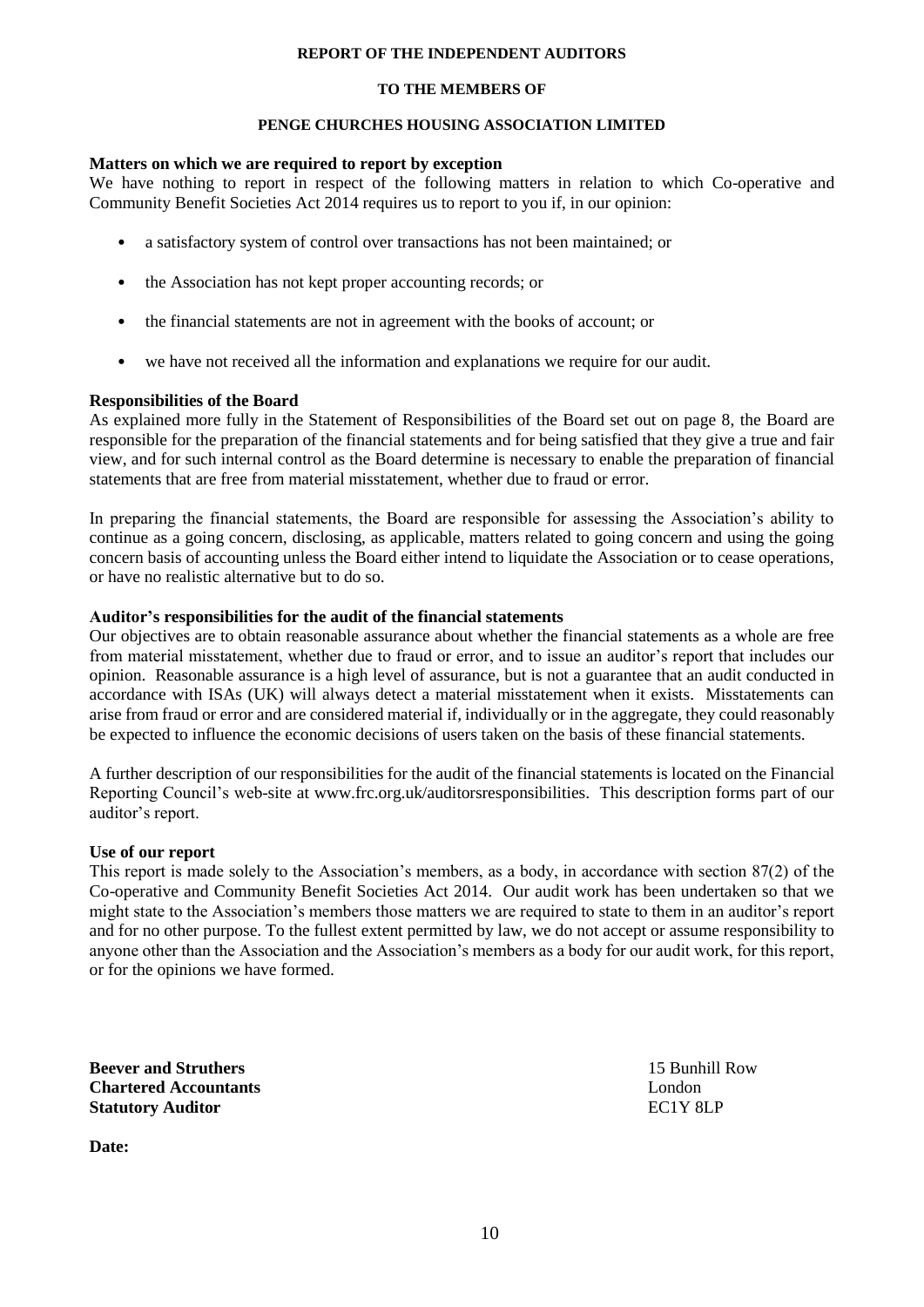#### **STATEMENT OF COMPREHENSIVE INCOME**

# **FOR YEAR ENDED 31 MARCH 2019**

|                                                                                                       | <b>Notes</b>   | 2019<br>£           | 2018<br>£         |
|-------------------------------------------------------------------------------------------------------|----------------|---------------------|-------------------|
| Turnover                                                                                              | $\overline{2}$ | 1,735,936           | 1,778,967         |
| Operating expenditure                                                                                 | $\overline{2}$ | (1,329,719)         | (1,273,508)       |
| <b>Operating surplus/ (deficit)</b>                                                                   | $\overline{2}$ | 406,217             | 505,459           |
| Interest receivable<br>Interest and financing costs                                                   | 5<br>6         | 1,105<br>(156, 496) | 466<br>(147, 869) |
| Surplus for the year                                                                                  | $\overline{7}$ | 250,826             | 358,056           |
| Other Comprehensive Income<br>Initial recognition of multi-employer defined benefit<br>pension scheme | 17             | (64, 172)           |                   |
| Actuarial losses in respect of pension schemes                                                        | 17             | (84,000)            |                   |
| Total comprehensive income for the year                                                               |                | 102,654             | 358,056           |

The financial statements on pages 11 to 34 were approved and authorised for issue by the Board on 5 September 2019 and were signed on their behalf by:

**Tracey Downie 1988 Mark Phillippo Mark Phillippo Karen Cooper Chair Cooper Chair Cooper Chair Cooper Chair Cooper Chair Cooper Chair Cooper Chair Cooper Chair Cooper Chair Cooper Board Member** 

The Statement of Comprehensive Income relates wholly to continuing activities and the notes on pages 15 to 34 form an integral part of these financial statements.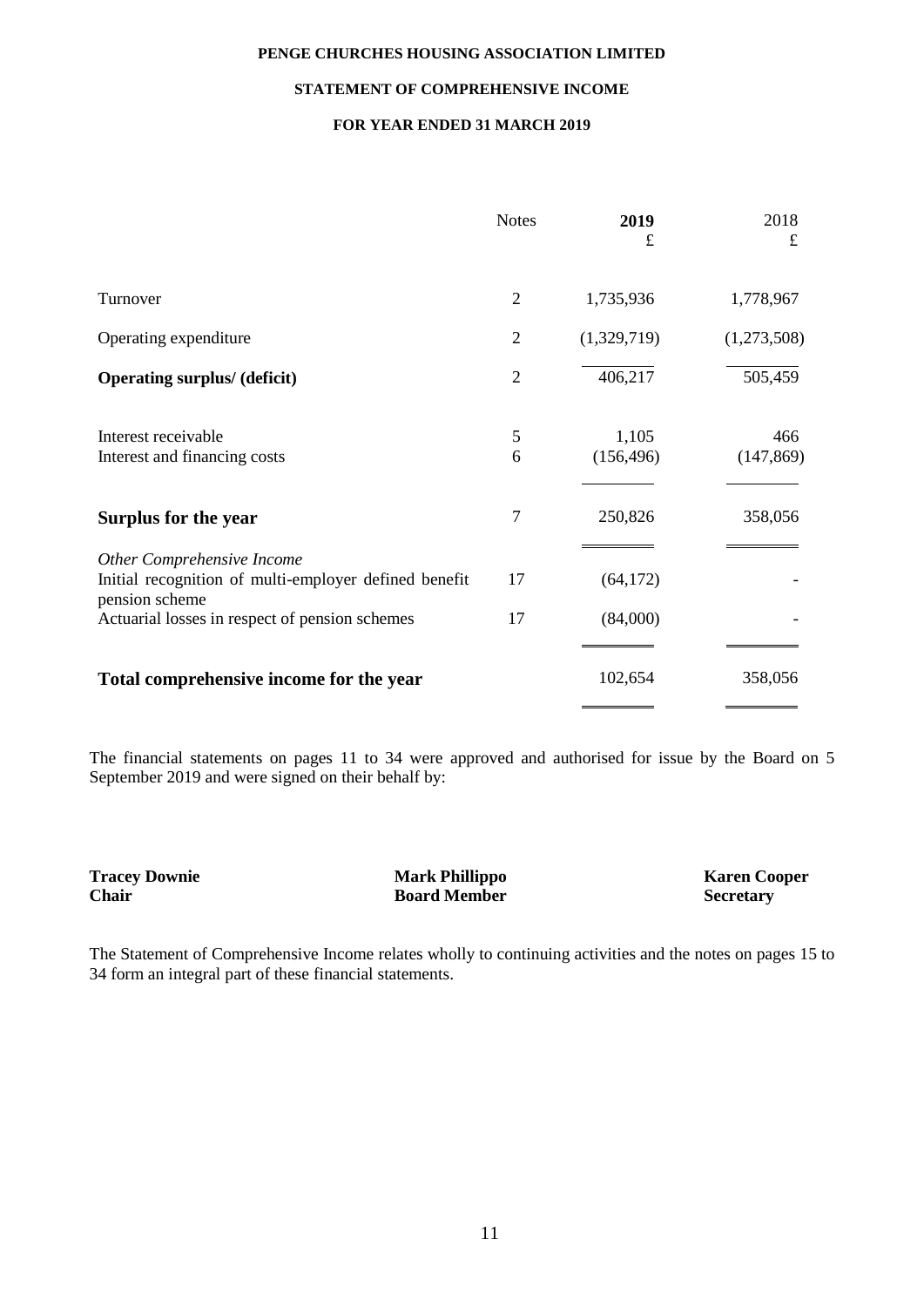## **STATEMENT OF FINANCIAL POSITION**

## **AS AT 31 MARCH 2019**

|                                              | <b>Notes</b> | 2019<br>£      | 2018<br>$\pounds$ |
|----------------------------------------------|--------------|----------------|-------------------|
| <b>Fixed assets</b>                          |              |                |                   |
| Tangible fixed assets: Housing Properties    | 10           | 14,646,484     | 14,758,436        |
| Tangible fixed assets: Other fixed assets    | 11           | 182,505        | 137,201           |
|                                              |              | 14,828,989     | 14,895,637        |
| <b>Current assets</b>                        |              |                |                   |
| Trade and other debtors                      | 12           | 40,275         | 64,732            |
| Cash and cash equivalents                    |              | 608,431        | 680,947           |
|                                              |              | 648,706        | 745,679           |
| <b>Less: Creditors</b>                       |              |                |                   |
| Amount falling due within one year           | 13           | (506, 197)     | (614,986)         |
| Net current assets/ (liabilities)            |              | 142,509        | 130,693           |
| <b>Total assets less current liabilities</b> |              | 14,971,498     | 15,026,330        |
| <b>Creditors</b>                             |              |                |                   |
| Amount falling due after more than one year  | 14           | (10, 564, 049) | (11, 116, 535)    |
| <b>Provisions for liabilities</b>            |              |                |                   |
| Pension – defined benefit liability          | 17           | (395,000)      |                   |
| <b>Total net assets</b>                      |              | 4,012,449      | 3,909,795         |
| <b>Capital and reserves</b>                  |              |                |                   |
| Revenue reserves                             | 15           | 4,012,421      | 3,909,767         |
| Called-up share capital                      | 16           | 28             | 28                |
| <b>Total Reserves</b>                        |              | 4,012,449      | 3,909,795         |
|                                              |              |                |                   |

The financial statements on pages 11 to 34 were approved and authorised for issue by the Board on 5 September 2019 and were signed on their behalf by:

**Tracey Downie Mark Phillippo Karen Cooper**

**Chair Board Member Secretary** 

The notes on pages 15 to 34 form an integral part of these financial statements.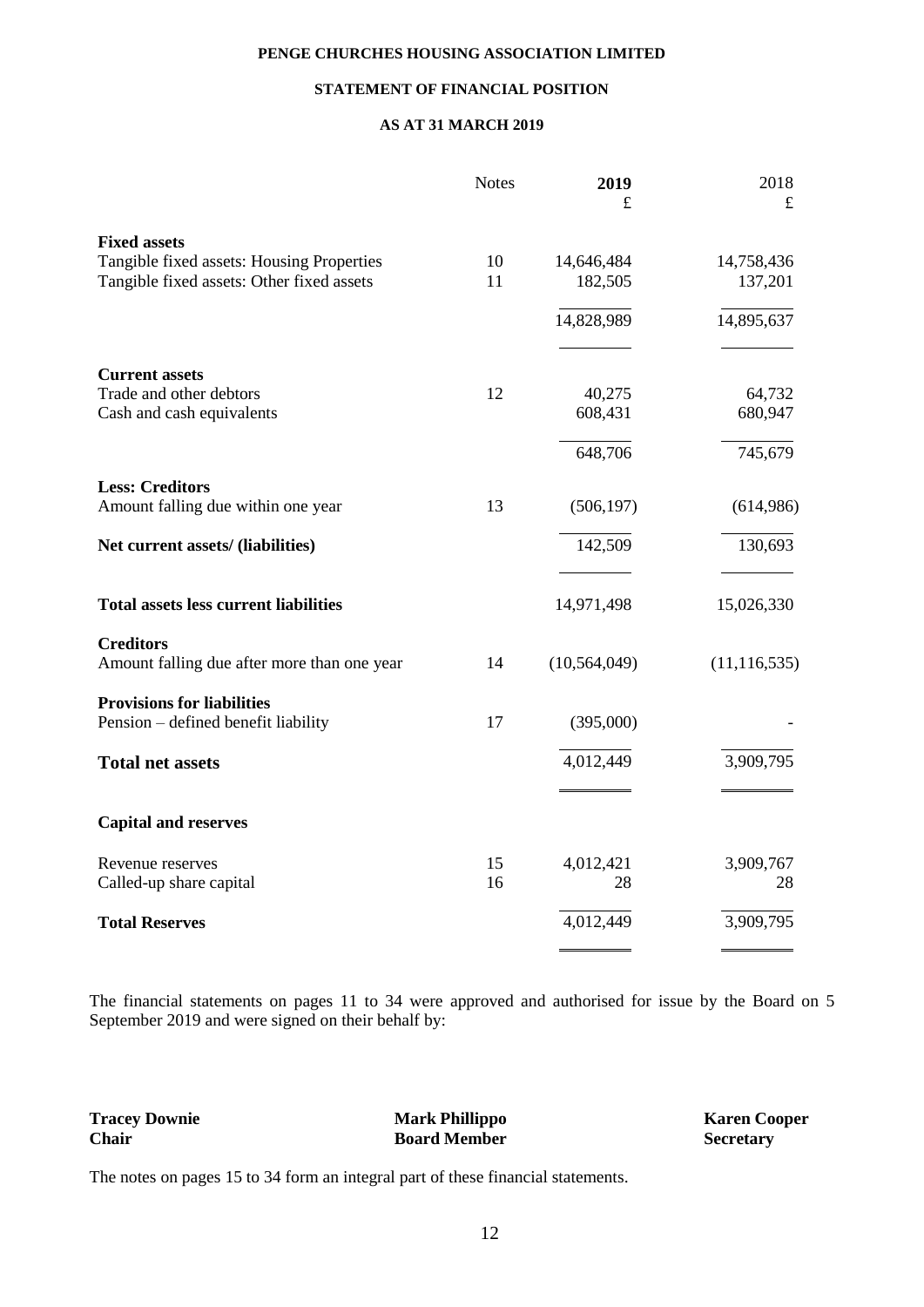# **STATEMENT OF CASH FLOWS**

# **FOR THE YEAR ENDED 31 MARCH 2019**

|                                                           | 2019       | 2018        |
|-----------------------------------------------------------|------------|-------------|
|                                                           | £          | £           |
| Net cash generated from operating activities              |            |             |
| (see Note i)                                              | 429,052    | 687,350     |
| <b>Cash flow from investing activities</b>                |            |             |
| Purchase of tangible fixed assets                         | (169,940)  | (1,076,936) |
| New finance raised                                        |            | 800,000     |
| Interest received                                         | 1,105      | 466         |
|                                                           | (168, 835) | (276, 470)  |
|                                                           |            |             |
| <b>Cash flow from financing activities</b>                |            |             |
| Interest paid                                             | (149, 496) | (147, 869)  |
| Repayment of borrowings                                   | (183, 237) | (287, 192)  |
| Issue/(cancellation) of ordinary shares                   |            |             |
|                                                           | (332, 733) | (435,060)   |
|                                                           |            |             |
| Net change in cash and cash equivalents                   | (72, 516)  | (24, 180)   |
| Cash and cash equivalent at beginning of the              |            |             |
| year                                                      | 680,947    | 705,127     |
| Cash and cash equivalent at end of the year               | 608,431    | 680,947     |
| Note i                                                    | $\pounds$  | $\pounds$   |
| <b>Cash flow from operating activities</b>                |            |             |
| Surplus/(deficit) for the year                            | 250,826    | 358,056     |
| <b>Adjustments for non-cash items</b>                     |            |             |
| Depreciation of tangible fixed assets                     | 236,588    | 213,749     |
| (Increase)/decrease in trade and other debtors            | 24,458     | (25,880)    |
| Increase/(decrease) in trade and other creditors          | (142, 430) | 86,803      |
| Movement in respect of pension schemes                    | 4,000      |             |
| <b>Adjustments for investing or financing activities:</b> |            |             |
| Government grants utilised in the year                    | (92, 781)  | (92, 781)   |
| <b>Interest Payable</b>                                   | 149,496    | 147,869     |
| Interest received                                         | (1,105)    | (466)       |
| Net cash generated from operating activities              | 429,052    | 687,350     |
|                                                           |            |             |

The notes on pages 15 to 34 form an integral part of these financial statements.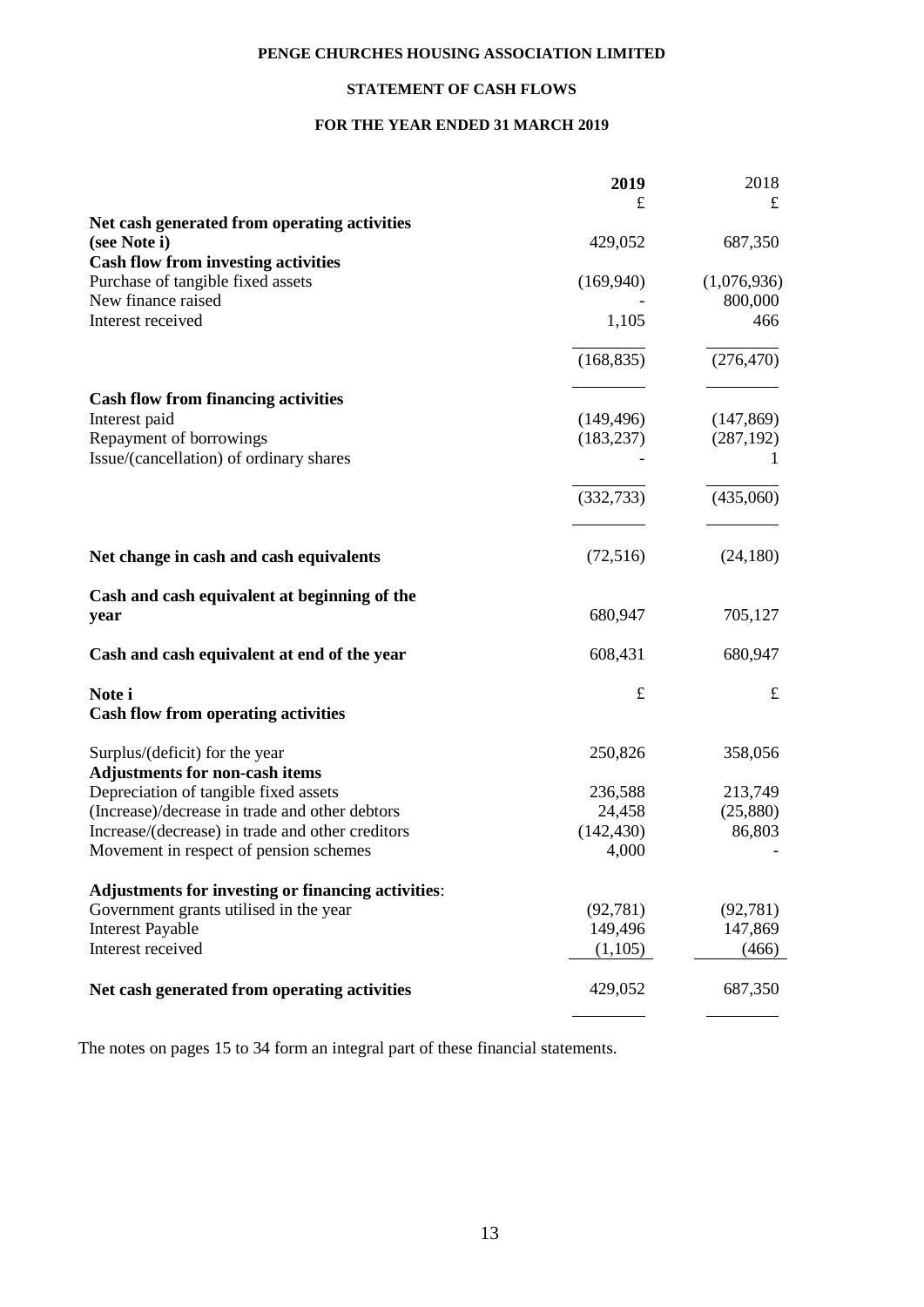# **STATEMENT OF CHANGES IN RESERVES**

# **FOR THE YEAR ENDED 31 MARCH 2019**

|                                         | <b>Total Reserves</b> |
|-----------------------------------------|-----------------------|
|                                         | £                     |
|                                         |                       |
| Balance as at 1 April 2017              | 3,551,711             |
|                                         |                       |
| Total Comprehensive Income for the year | 358,056               |
|                                         |                       |
|                                         |                       |
| Balance at 31 March 2018                | 3,909,767             |
| Total Comprehensive Income for the year | 102,654               |
|                                         |                       |
|                                         |                       |
| <b>Balance at 31 March 2019</b>         | 4,012,421             |
|                                         |                       |

The notes on pages 15 to 34 form an integral part of these financial statements.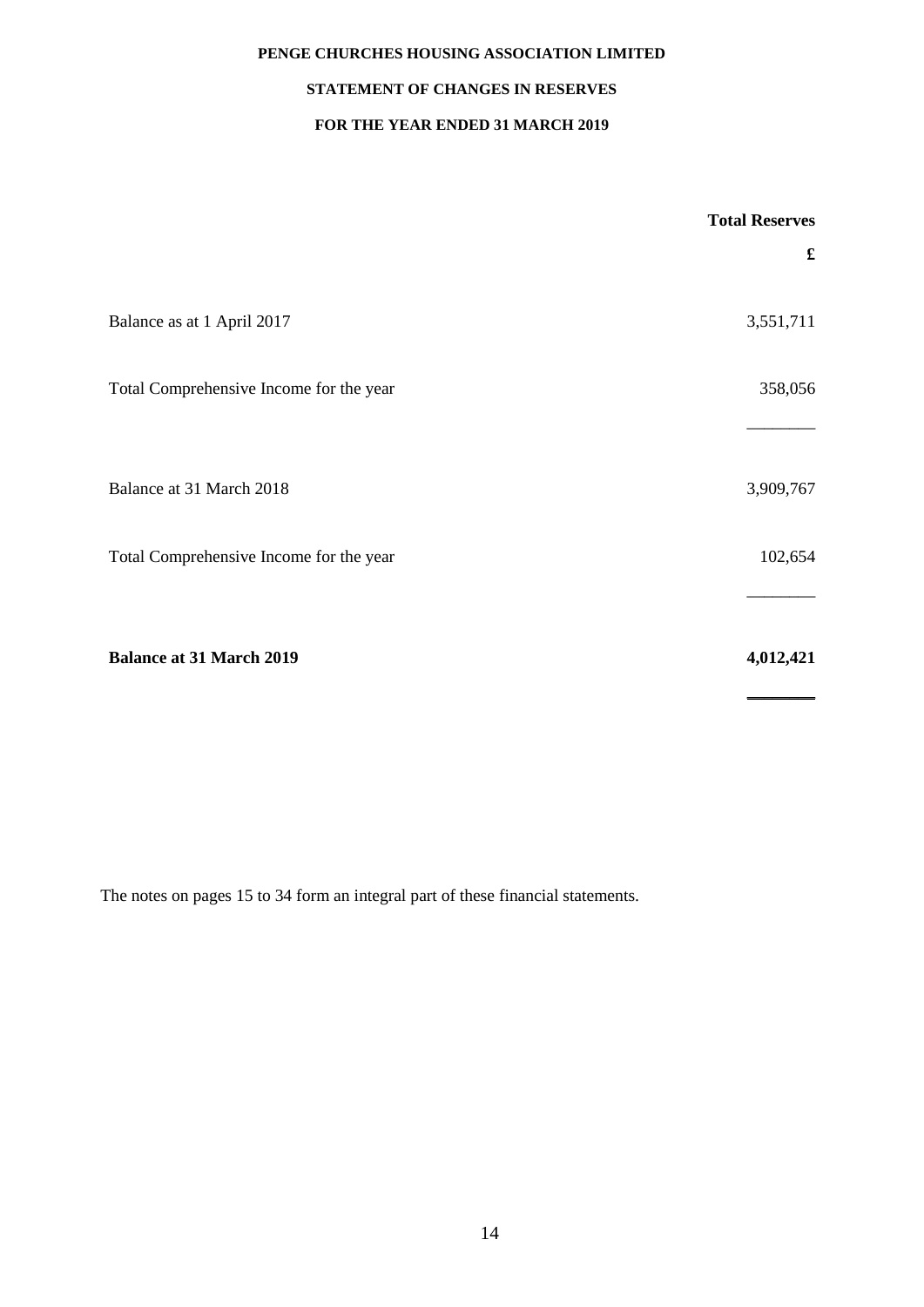#### **NOTES TO THE FINANCIAL STATEMENTS**

#### **FOR THE YEAR ENDED 31 MARCH 2019**

#### **1. ACCOUNTING POLICIES**

#### **(a) Legal Status**

Penge Churches Association Limited is incorporated in England under the Co-operative and Community Benefit Societies Act 2014 registration number 19080R and is registered with the Regulator of Social Housing as a Private Registered Provider of Social Housing registration number L1243. The registered office is 99 Raple road, Penge, SE20 8LN.

### **(b) Basis of accounting**

The Association's financial statements have been prepared in accordance with applicable United Kingdom Accounting Generally Accepted Accounting Practice (UK GAAP) and the Statement of Recommending Practice for registered housing providers: Housing SORP 2014.

The financial statements comply with the Co-operative and Community Benefit Societies Act 2014, the Housing and Regeneration Act 2008 and the Accounting Direction for Private Registered Providers of Social Housing 2015. The financial statements are prepared on the historical cost basis of accounting and are presented in sterling £.

The Association's financial statements have been prepared in compliance with FRS 102. The Association transitioned from previous UK GAAP to FRS 102 as at 1 April 2014.

The Association's financial statements have been prepared in compliance with FRS 102 as it applied for the first time to the financial statements of the Association for the year ending 31 March 2016.

As a public benefit entity, Penge Churches Housing Association Limited has applied the public benefit entity 'PBE' prefixed paragraphs of FRS 102.

The accounting relating to the Social Housing Pension Fund has not been consistently applied. The accounting policy is set out on page 17. The financial statements have applied Financial Reporting Exposure Draft 71 'Draft amendments to FRS 102 The Financial Reporting Standard applicable in the UK and Republic of Ireland – Multi-employer defined benefit plans.'

# **(c) Turnover**

Turnover represents rental income receivable (net of void losses), service charges levied, management fees receivable and revenue grants from the Greater London Authority and Homes England.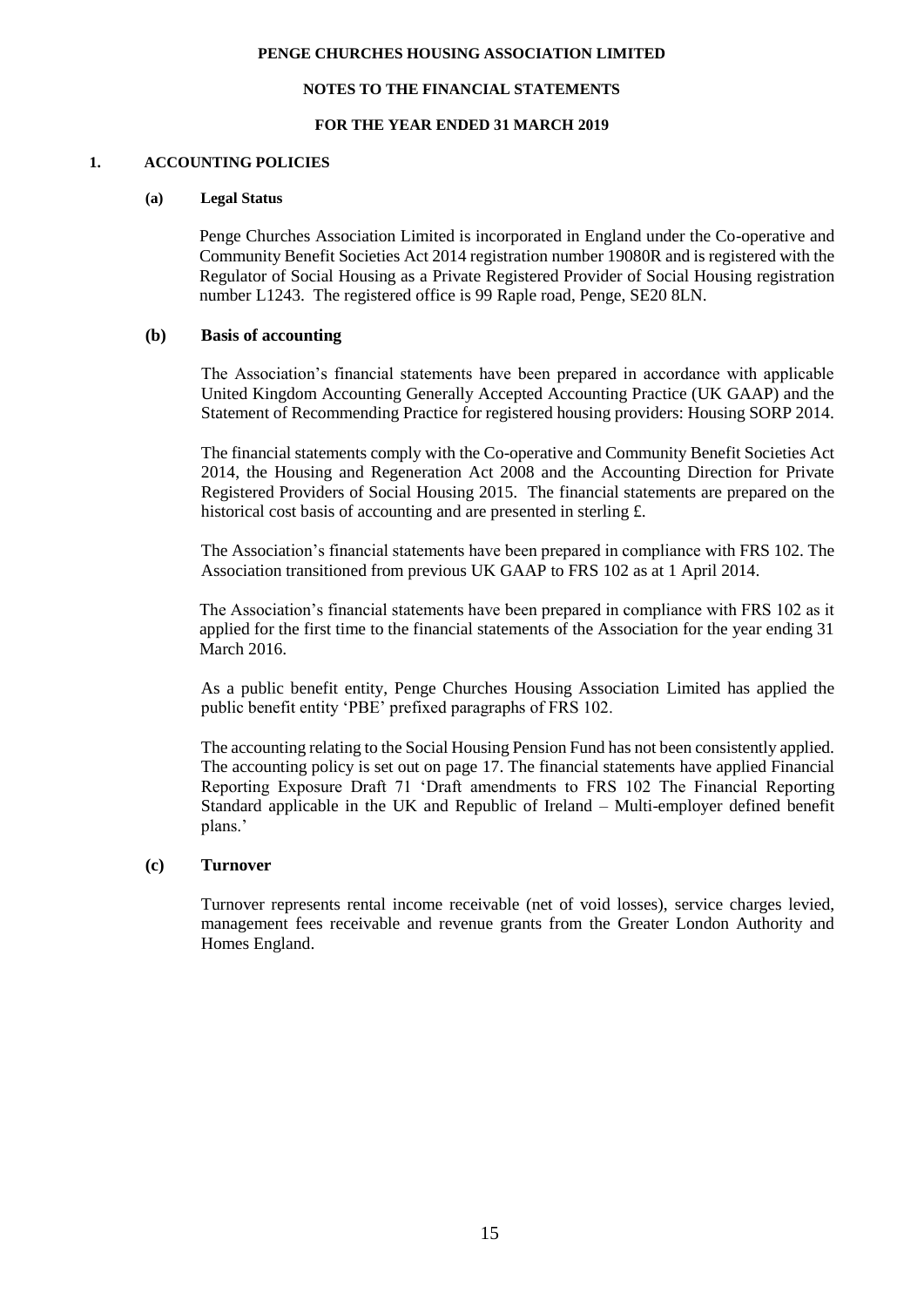#### **NOTES TO THE FINANCIAL STATEMENTS**

#### **FOR THE YEAR ENDED 31 MARCH 2019**

#### **1. ACCOUNTING POLICIES** *(continued)*

#### **(d) Fixed assets and depreciation**

Housing properties

Housing properties are stated at cost less depreciation. Freehold land is not depreciated. Completed housing properties have been split between their land and structure costs and a specific set of major components that require periodic replacement.

Refurbishment or replacement of such a component is capitalised and then depreciated over the estimated useful life of the component at the following rates:

| $100$ yrs |
|-----------|
| 25 yrs    |
| 30 yrs    |
| 30 yrs    |
| $10$ yrs  |
| 40 yrs    |
| 20 yrs    |
| 70 yrs    |
| $50$ yrs  |
|           |

#### Other fixed assets

Other fixed assets are stated at cost. Depreciation is charged on the other fixed assets as follows:

| Freehold office              | - Over 100 years |
|------------------------------|------------------|
| Fixtures and fittings        | - Over 4 years   |
| Schemes and office equipment | - Over 4 years   |
| <b>Motor Vehicles</b>        | - Over 5 years   |

A full year's depreciation is charged on these assets in the year of purchase, but no charge is made in the year of disposal.

#### **(e) Social Housing Grant**

Where developments have been financed wholly or partly by social housing and other grants, the amount of the grant received has been included as deferred income and recognised in Turnover over the estimated useful life of the associated asset structure (not land), under the accruals model. SHG received for items of cost written off in the Statement of Comprehensive Income Account is included as part of Turnover.

When Social Housing Grant (SHG) in respect of housing properties in the course of construction exceeds the total cost to date of those housing properties, the excess is shown as a current liability.

SHG must be recycled by the Association under certain conditions, if a property is sold, or if another relevant event takes place. In these cases, the SHG can be used for projects approved by the Homes England and the Greater London Authority. However, SHG may have to be repaid if certain conditions are not met. If grant is not required to be recycled or repaid, any unamortised grant is recognised as Turnover. In certain circumstances, SHG may be repayable, and, in that event, is a subordinated unsecured repayable debt.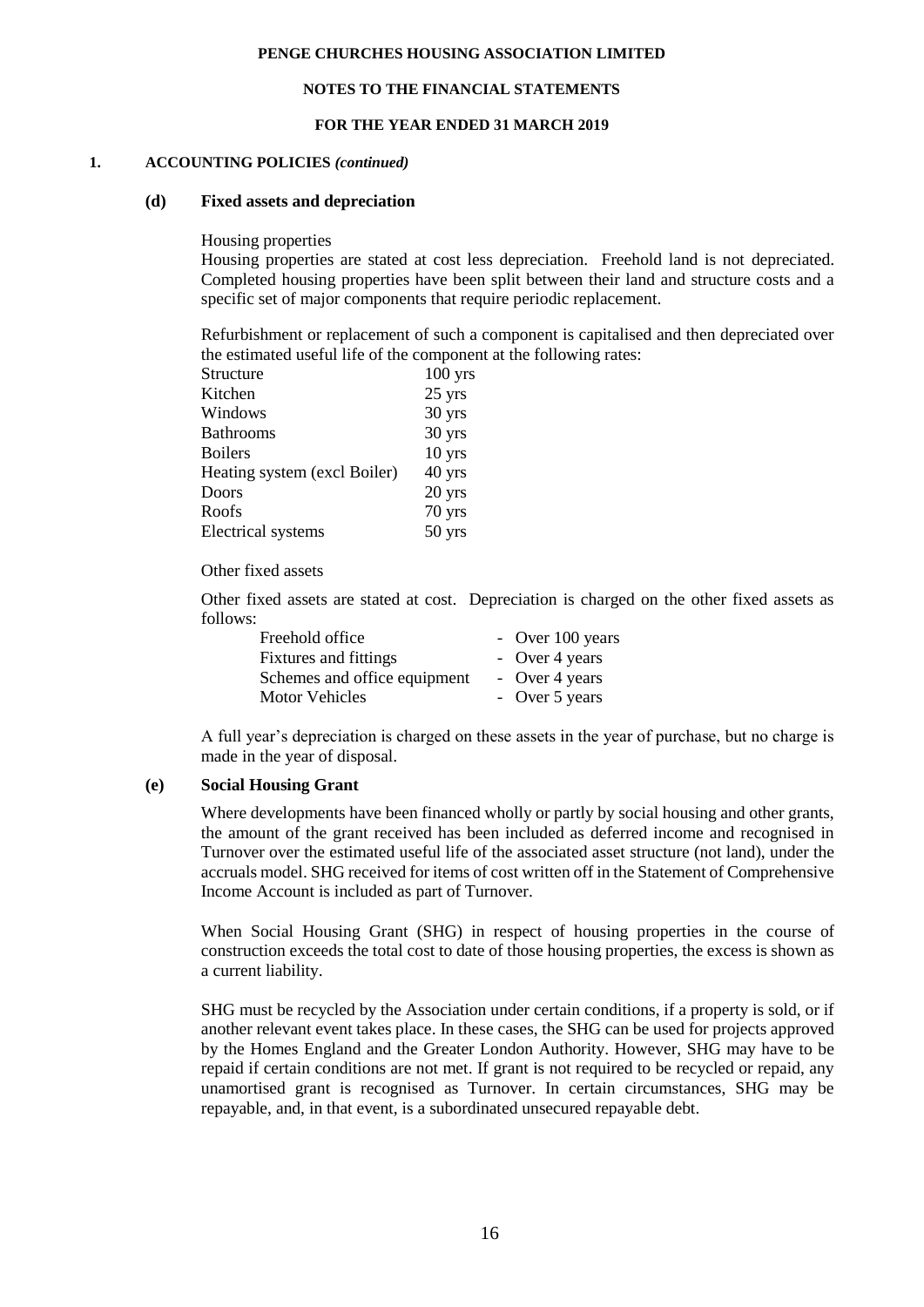#### **NOTES TO THE FINANCIAL STATEMENTS**

#### **FOR THE YEAR ENDED 31 MARCH 2019**

#### **1. ACCOUNTING POLICIES** *(continued)*

#### **(f) Capitalisation of interest and development costs**

Interest on the mortgage loan financing a development is capitalised up to the date of practical completion of the scheme. Interest on other borrowings specifically financing the development programme (or scheme) after deduction of interest on social housing grant in advance is also capitalised.

All costs incurred in the delivery of the association's development programme are also capitalised.

#### **(g) Pension costs**

The association makes payments to a pension scheme providing benefits based on final pensionable pay. The expected cost of pensions is charged to the Statement of Comprehensive Income so as to spread the cost over the service lives of the employees.

# **(h) Retirement Benefits**

The cost of providing retirement pensions and related benefits is charged to management expenses over the periods benefiting from the employees' services.

The Association participates in the Social Housing Pension Scheme ('SHPS'), a defined benefit multiemployer pension scheme administered by TPT Retirement Solutions ('TPT'). Historically, TPT has not been able to provide sufficient information for each social landlord's share of SHPS to allow defined benefit accounting to be applied. Instead, in accordance with FRS 102 paragraphs 28.11 and 28.11A and Housing SORP paragraphs 15.9 to 15.12, SHPS has been accounted for as a defined contribution scheme and recognised a liability for the present value of the landlord's deficit funding agreement.

Following changes made to systems and processes by TPT, sufficient information is now available for SHPS. In January 2019, the Financial Reporting Council issued FRED71 ('Draft amendments to FRS 102 The Financial Reporting Standard applicable in the UK and Republic of Ireland – Multi-employer defined benefit plans.') which provides proposed changes to FRS 102 on this issue.

Consistent with the guidance in FRED 71 paragraph 4 (FRS 102 paragraph 28.11B), the difference between the deficit funding liability and the net defined benefit deficit for SHPS has been recognised in other comprehensive income. Further disclosures in this area are included in note 17.

# **(i) Cyclical repairs and maintenance**

The association maintains its properties in accordance with a planned programme of works. No provision is made in the financial statements for future works but actual costs incurred are charged in the Statement of Comprehensive Income under the heading of planned maintenance.

# **(j) Tax status**

By virtue of S.478 Corporation Tax Act 2010, the Association is exempt from corporation tax.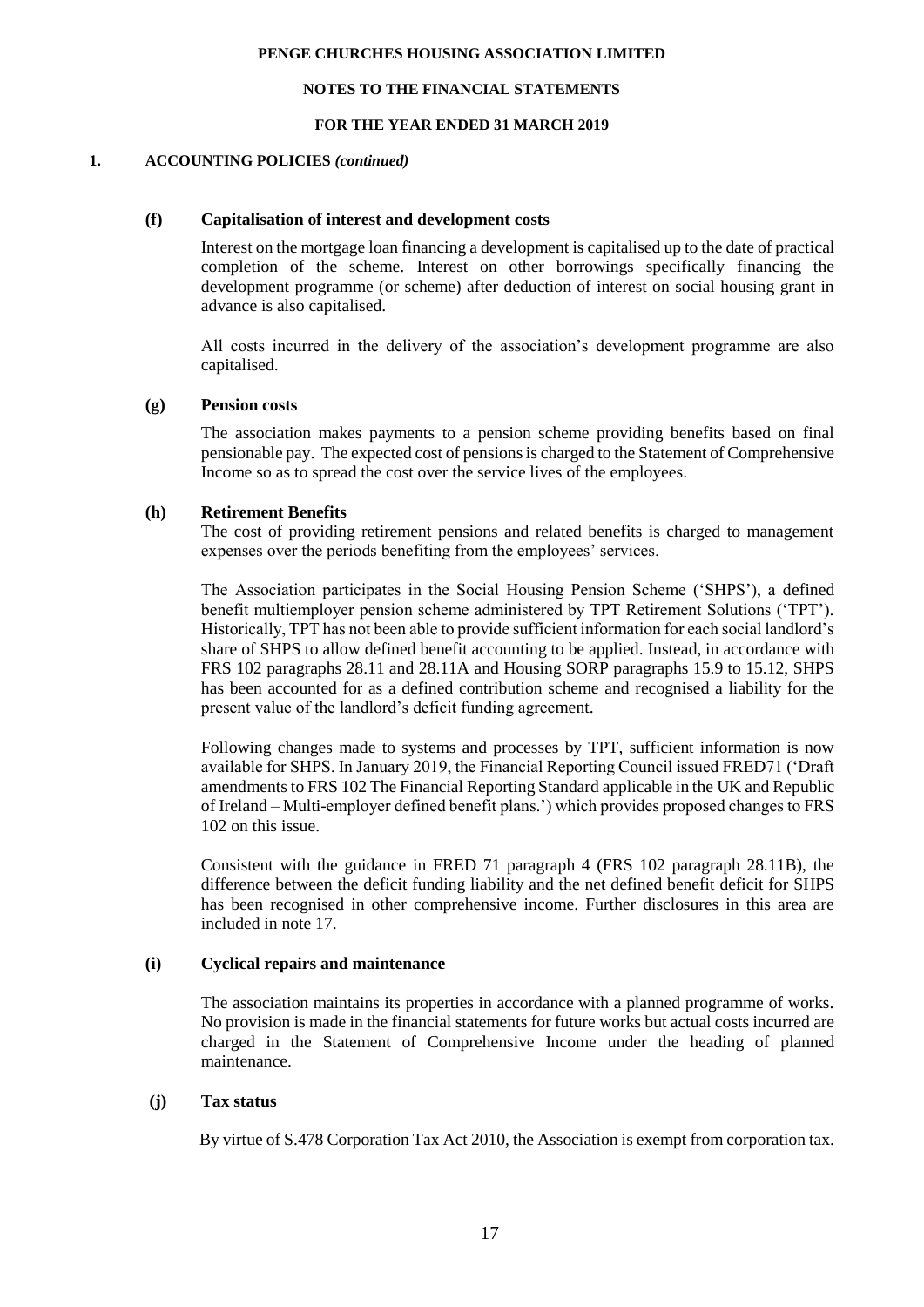#### **NOTES TO THE FINANCIAL STATEMENTS**

#### **FOR THE YEAR ENDED 31 MARCH 2019**

#### **2. ACCOUNTING POLICIES** *(continued)*

# **(k) Value Added Tax (VAT)**

The Association is not VAT registered. The balances shown in these financial statements are inclusive of VAT where applicable.

## **(l) Going concern**

The Association's financial statements have been prepared on a going concern basis which assumes an ability to continue operating for the foreseeable future. The Government's announcements in July 2015 impacting on the future income of the Association led to a reassessment of the Association's business plan as well as an assessment of imminent or likely future breach in borrowing covenants. No significant concerns have been noted and we consider it appropriate to continue to prepare the financial statements on a going concern basis.

#### **(m) Financial Instruments**

Financial instruments such as loans, accounts payables, accounts receivables and cash are classified either as basic or complex. All financial instruments are initially measured at their fair values at the time the transactions occur. Subsequently all basic instruments are measured at amortised cost and all complex financial instruments are measured at a fair value through the comprehensive income.

Financial instruments held by the Association are classified as follows:

- **•** Financial assets such as cash are held at cost;
- **•** Finaical assets such as current asset investments and receivables are classified as loans and receivables and held at amortised cost using the effective interest method;
- **•** Financial liabilities such as bonds and loans are held at amortised cost using the effective interest method.

#### **(n) Holiday pay accrual**

A liability is recognised to the extent of any unused holiday pay entitlement which has accrued at the Statement of Financial Position date and carried forward to future periods. This is measured at the undiscounted salary cost of the future holiday entitlement so accrued at the Statement of Financial Position date.

#### **(o) Cash equivalents**

Cash equivalents include readily convertible short-term highly liquid investments less advances from banks repayable within three months from the date of the advance.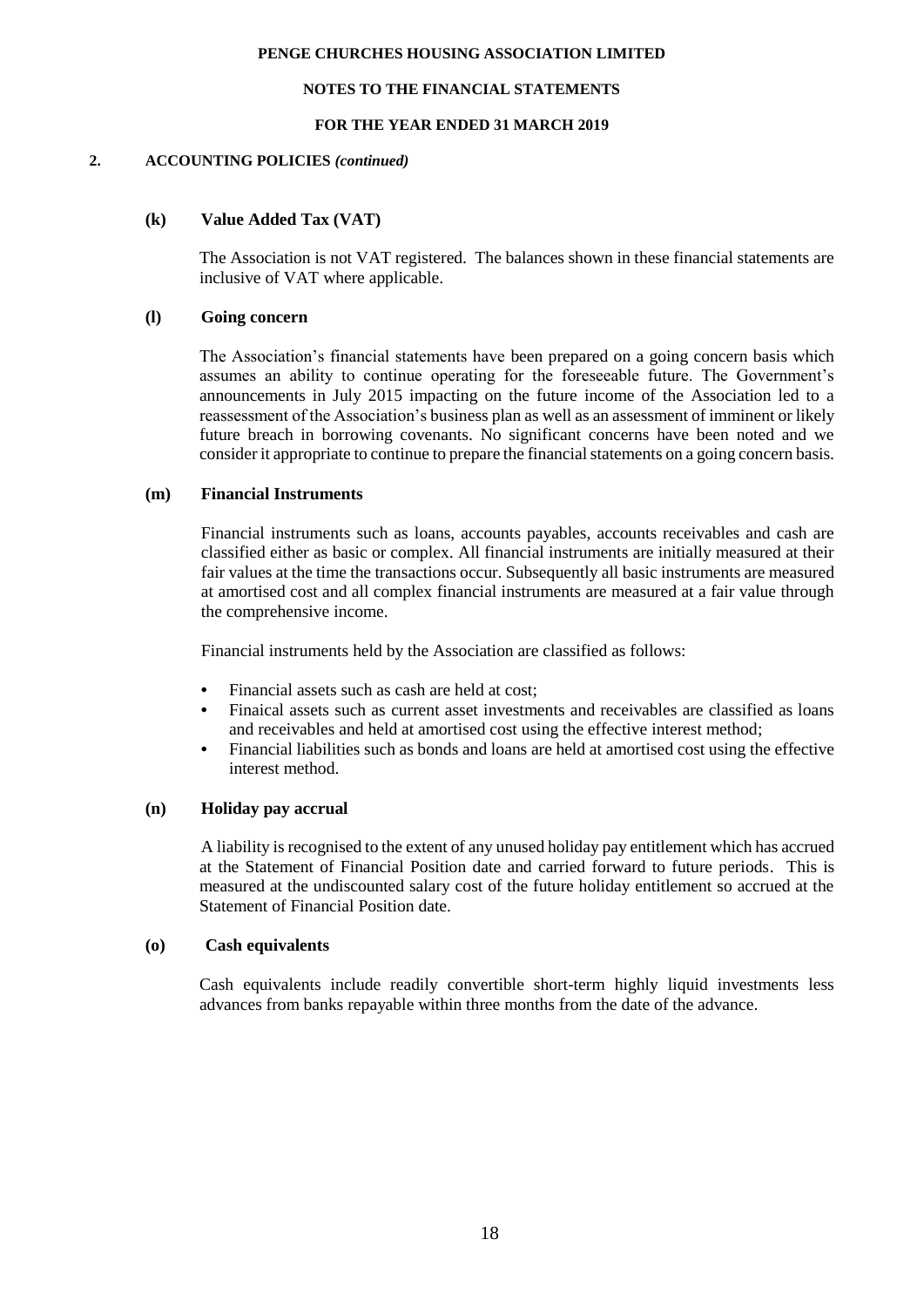#### **NOTES TO THE FINANCIAL STATEMENTS**

#### **FOR THE YEAR ENDED 31 MARCH 2019**

#### **1. ACCOUNTING POLICIES** *(continued)*

#### **(p) Judgements and key sources of estimation uncertainty**

The preparation of the financial statements requires management to make judgements, estimates and assumptions that affect the amounts reported for assets and liabilities as at the Statement of Financial Position date and the amounts reported for revenues and expenses during the year. However, the nature of estimation means that actual outcomes could differ from those estimates. The following judgements (apart from those involving estimates) have had the most significant effect on amounts recognised in the financial statements.

- a. Categorisation of housing properties. The Association has undertaken a detailed review of the intended use of all housing properties. In determining the intended use, the Association has considered if the asset is held for social benefit or to earn commercial rentals.
- b. Impairment. The Association has identified a cash generating unit for impairment assessment purposes at a property scheme level.
- c. Pension and other post-employment benefits: The cost of defined benefit pension plans and other post employment benefits are determined using actuarial valuations. The actuarial valuation involves making assumptions about discount rates, future salary increases, mortality rates and future pension increases. Due to the complexity of the valuation, the underlying assumptions and the long-term nature of these plans, such estimates are subject to significant uncertainty. In determining the appropriate discount rate, management considers the interest rates of corporate bonds in the respective currency with at least AA rating, with extrapolated maturities corresponding to the expected duration of the defined benefit obligation. The underlying bonds are further reviewed for quality, and those having excessive credit spreads are removed from the population bonds on which the discount rate is based, on the basis that they do not represent high quality bonds. The mortality rate is based on publicly available mortality tables for the specific sector. Future salary increases and pension increases are based on expected future inflation rates for the respective sector. Further details are given in note 17.

#### **(q) Other key sources of estimation and assumptions**

a. Tangible fixed assets. Tangible fixed assets are depreciated over their useful lives taking into account residual values, where appropriate. The actual lives of the assets and residual values are assessed annually and may vary depending on a number of factors. In re-assessing asset lives, factors such as technological innovation, product life cycles and maintenance programmes are taken into account. Residual value assessments consider issues such as future market conditions, the remaining life of the asset and projected disposal values.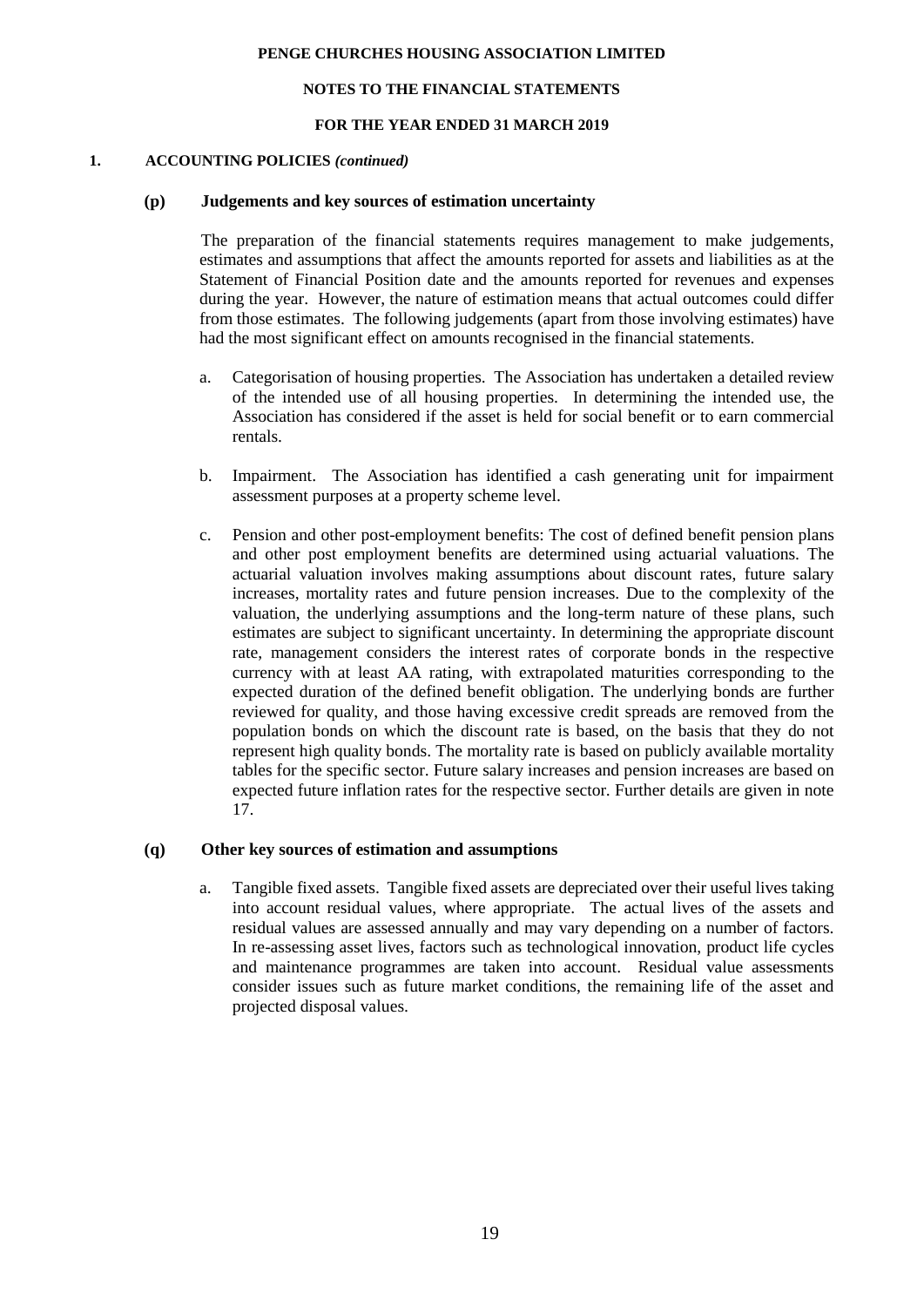# **NOTES TO THE FINANCIAL STATEMENTS**

# **FOR THE YEAR ENDED 31 MARCH 2019**

# **2. TURNOVER, OPERATING COSTS AND OPERATING SURPLUS**

|                                  |                 | 2019                                                                                                                   |                                                            |
|----------------------------------|-----------------|------------------------------------------------------------------------------------------------------------------------|------------------------------------------------------------|
|                                  | <b>Turnover</b> | <b>Operating</b><br><b>Costs</b><br>$\pmb{\pmb{\pmb{\pmb{\pmb{\pmb{\pmb{\pmb{\pmb{\pmb{\pmb{\pmb{\pmb{\bm{c}}}}}}}}}}$ | <b>Operating</b><br><b>Surplus</b><br>$\pmb{\mathfrak{L}}$ |
|                                  |                 |                                                                                                                        |                                                            |
| Social housing lettings (note 3) | 1,730,296       | (1,318,379)                                                                                                            | 411,917                                                    |
| <b>OTHER</b>                     | 5,640           | (11,340)                                                                                                               | (5,700)                                                    |
| <b>TOTAL</b>                     | 1,735,936       | (1,329,719)                                                                                                            | 406,217                                                    |
|                                  |                 | 2018                                                                                                                   |                                                            |
|                                  | Turnover        | Operating<br>Costs                                                                                                     | Operating<br>Surplus                                       |
|                                  | $\pounds$       | $\pounds$                                                                                                              | $\pounds$                                                  |
| Social housing lettings (note 3) | 1,771,296       | (1,264,433)                                                                                                            | 506,863                                                    |
| <b>OTHER</b>                     | 7,671           | (9,075)                                                                                                                | (1,404)                                                    |
| <b>TOTAL</b>                     | 1,778,967       | (1,273,508)                                                                                                            | 505,459                                                    |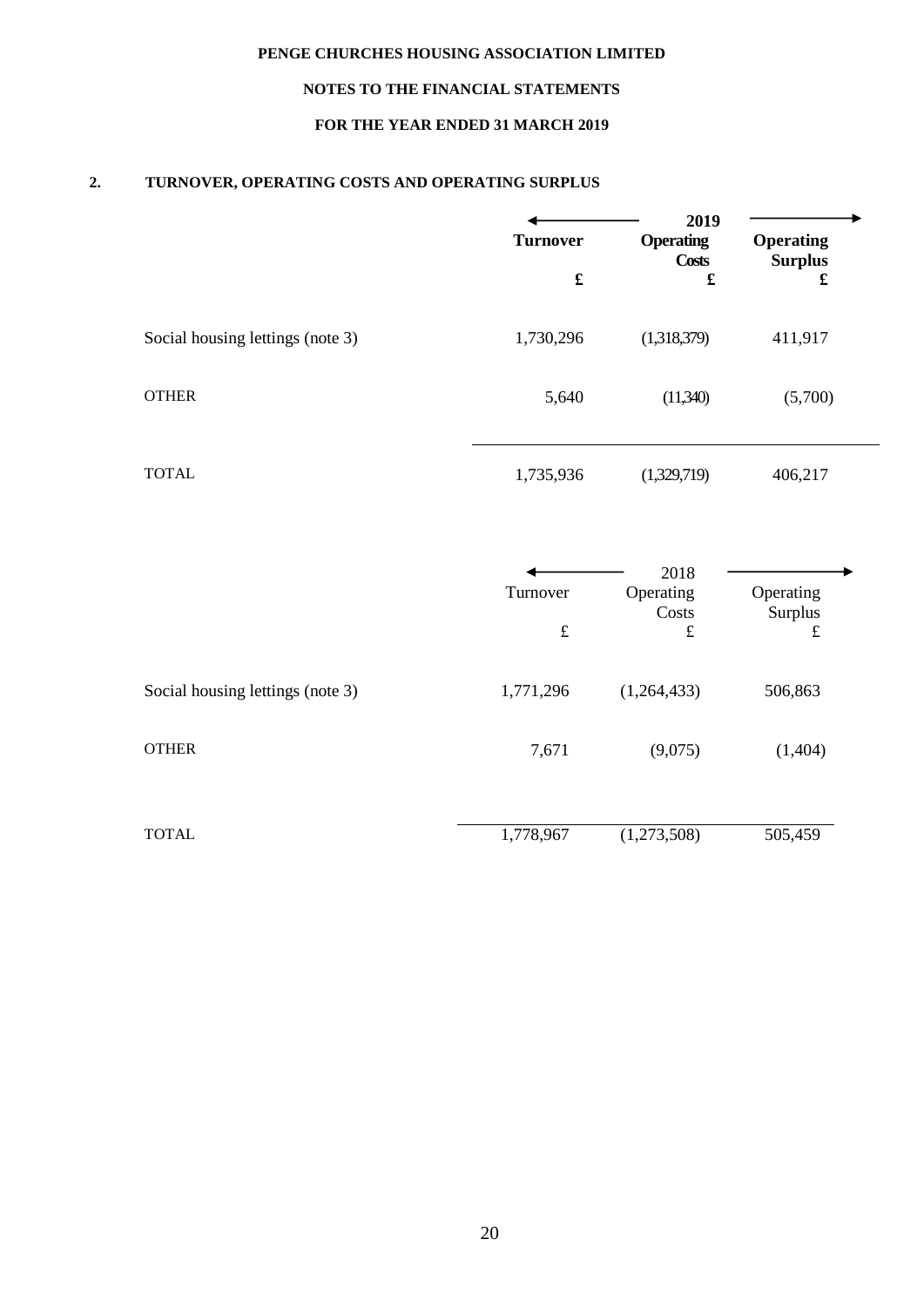# **NOTES TO THE FINANCIAL STATEMENTS**

# **FOR THE YEAR ENDED 31 MARCH 2019**

# **3. TURNOVER AND OPERATING EXPENDITURE**

|                                                                              | General<br>Needs<br>Housing | Stafford<br>House:<br>Supported<br>Housing | Intermediate<br>rent<br>lettings | Total<br>2019 | Total<br>2018 |
|------------------------------------------------------------------------------|-----------------------------|--------------------------------------------|----------------------------------|---------------|---------------|
|                                                                              | $\pounds$                   | £                                          | $\pounds$                        | $\pounds$     | $\pounds$     |
| <b>Income</b>                                                                |                             |                                            |                                  |               |               |
| Rent receivable net of<br>identifiable service charges                       | 1,476,817                   | 34,140                                     | 47,062                           | 1,558,019     | 1,595,960     |
| Service charge income                                                        | 79,496                      |                                            |                                  | 79,496        | 82,555        |
| Amortised government<br>grants                                               | 92,781                      |                                            |                                  | 92,781        | 92,781        |
| <b>Turnover from Social</b><br><b>Housing Lettings</b>                       | 1,649,094                   | 34,140                                     | 47,062                           | 1,730,296     | 1,771,296     |
| <b>Operating expenditure</b>                                                 |                             |                                            |                                  |               |               |
| Management                                                                   | 401,090                     | 11,631                                     | 11,340                           | 424,061       | 298,705       |
| Service charge costs                                                         | 105,691                     | 852                                        |                                  | 106,543       | 85,229        |
| Routine maintenance                                                          | 284,521                     | 14,209                                     | 6,727                            | 305,457       | 289,961       |
| Planned maintenance                                                          | 146,422                     | 13,143                                     | 8,151                            | 167,716       | 227,029       |
| Major repairs expenditure                                                    | 65,422                      |                                            |                                  | 65,422        | 135,555       |
| Rent losses from bad debts                                                   | 3,124                       |                                            |                                  | 3,124         | 16,721        |
| Housing property<br>depreciation                                             | 224,117                     |                                            | 21,939                           | 246,056       | 211,233       |
| Operating expenditure on                                                     |                             |                                            |                                  |               |               |
| <b>Social Housing Lettings</b>                                               | 1,230,387                   | 39,835                                     | 48,157                           | 1,318,379     | 1,264,433     |
| <b>Operating Surplus /</b><br>(Deficit) on Social<br><b>Housing Lettings</b> | 418,707                     | (5,695)                                    | (1,095)                          | 411,917       | 506,863       |
| <b>Void losses</b>                                                           | 9,424                       |                                            |                                  | 9,424         | 5,064         |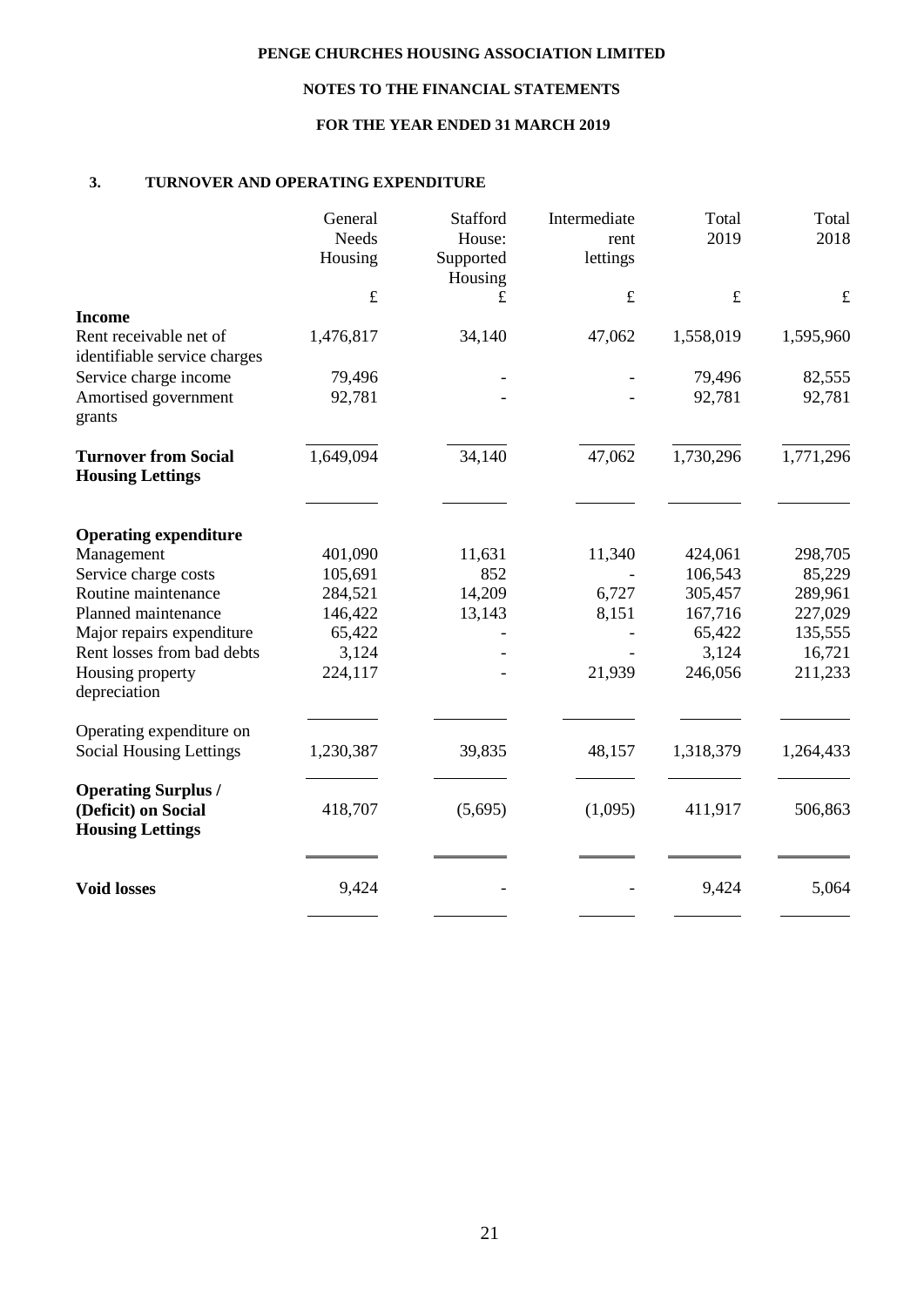# **NOTES TO THE FINANCIAL STATEMENTS**

# **FOR THE YEAR ENDED 31 MARCH 2019**

## **4. ACCOMODATION OWNED, MANAGED AND IN DEVELOPMENT**

|                                                                                                 | 2019<br>N <sub>0</sub> | 2018<br>N <sub>o</sub> |
|-------------------------------------------------------------------------------------------------|------------------------|------------------------|
| <b>Social Housing</b>                                                                           |                        |                        |
| Owned and managed at end of year:                                                               |                        |                        |
| General needs housing                                                                           | 253                    | 254                    |
| Supported housing and housing for older people                                                  | 13                     | 13                     |
| Intermediate rent                                                                               | 4                      | $\overline{4}$         |
|                                                                                                 | 270                    | 271                    |
|                                                                                                 |                        |                        |
| 5.<br><b>INTEREST RECEIVABLE</b>                                                                |                        |                        |
|                                                                                                 | 2019                   | 2018                   |
|                                                                                                 | £                      | $\mathbf f$            |
| Bank interest receivable                                                                        | 1,105                  | 466                    |
| <b>INTEREST AND FINANCE COSTS</b><br>6.                                                         |                        |                        |
|                                                                                                 | 2019                   | 2018                   |
|                                                                                                 | £                      | $\pounds$              |
| Deferred benefit pension charge<br>Interest payable on housing loans repayable wholly or partly | 7,000                  | 4,000                  |
| in more than 5 years                                                                            | 149,496                | 143,869                |
| Less: interest capitalised                                                                      |                        |                        |
|                                                                                                 | 156,496                | 147,869                |
|                                                                                                 |                        |                        |

# **7. SURPLUS ON ORDINARY ACTIVITIES**

# **Surplus on ordinary activities is stated after charging**

|                                        | 2019<br>£ | 2018    |
|----------------------------------------|-----------|---------|
| Depreciation:                          |           |         |
| Tangible owned fixed assets            | 236,587   | 213,747 |
| Auditors remuneration (excluding VAT): |           |         |
| In their capacity as auditors          | 8,729     | 7,900   |
| In respect of other services           |           |         |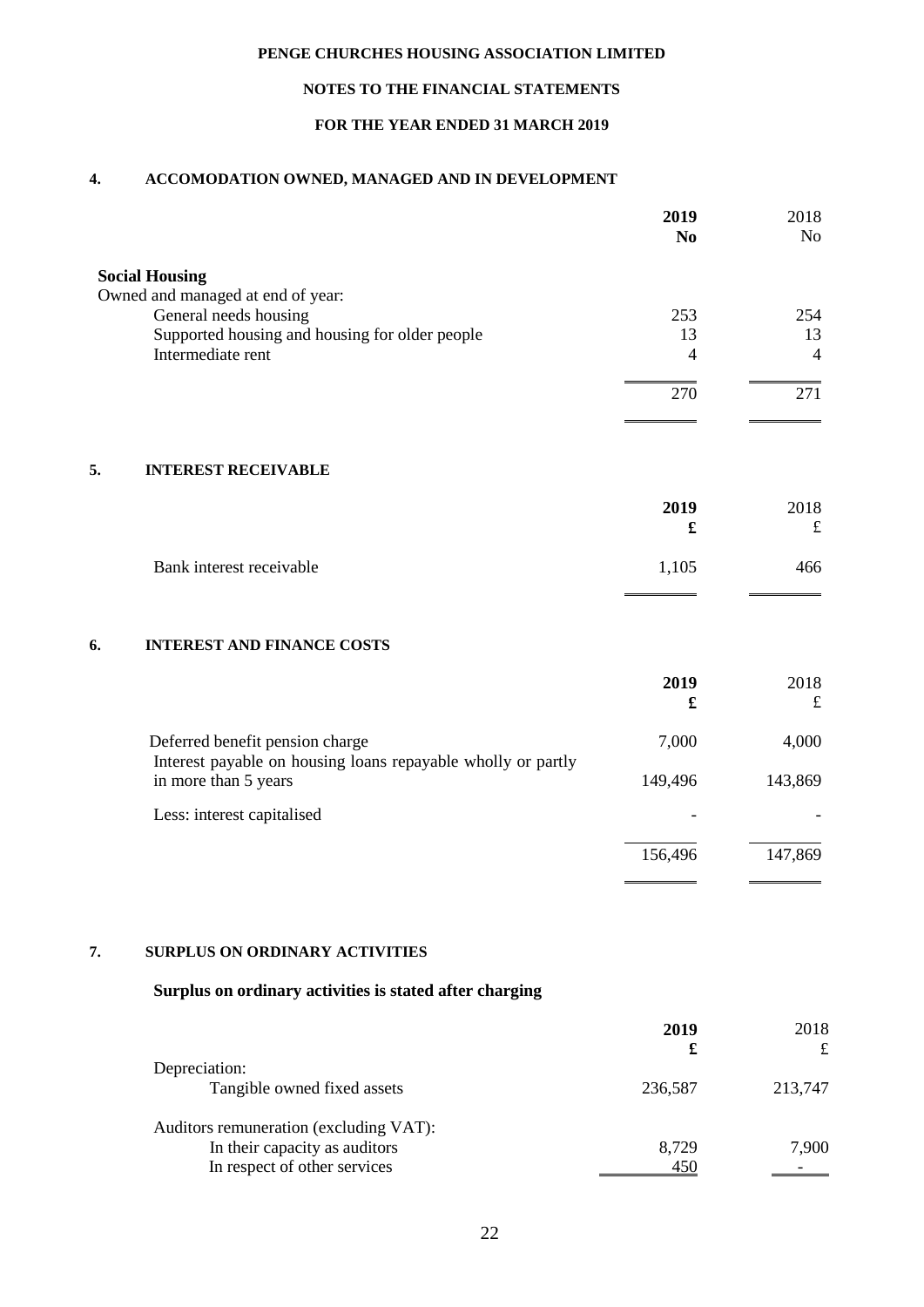# **NOTES TO THE FINANCIAL STATEMENTS**

## **FOR THE YEAR ENDED 31 MARCH 2019**

# **8. DIRECTORS' EMOLUMENTS**

|                                                                                                            | 2019<br>£ | 2018   |
|------------------------------------------------------------------------------------------------------------|-----------|--------|
| The aggregate emoluments payable to or receivable by the<br>directors (board and director/chief executive) | 82,415    | 60,837 |
| Emoluments paid to the highest paid director of the<br>Association excluding pension contributions:        | 77,917    | 57.347 |

The Chief Executive was an ordinary member of the Social Housing Pension Scheme and the employer's contribution for the financial year was £4,498 (2018: £3,490). No special terms were applied to the pension for the Chief Executive.

Directors (key management personnel) are defined as members of the Board and the Chief Executive.

The non-executive board members received no expenses or remuneration in the year (2018: £0).

## **9. EMPLOYEES**

|                                                                                                                       | 2019<br>N <sub>0</sub> | 2018<br>No |
|-----------------------------------------------------------------------------------------------------------------------|------------------------|------------|
| The average number of persons employed during the<br>year expressed in full time equivalents (35 hours per week) was: |                        |            |
| Number of persons employed                                                                                            | 8.5                    | 6.5        |
| Full time equivalents                                                                                                 | 5.9                    | 4.8        |
|                                                                                                                       |                        |            |
|                                                                                                                       | 2019<br>£              | 2018<br>£  |
| Staff costs (for the above persons)                                                                                   |                        |            |
| Wages and salaries                                                                                                    | 250,736                | 209,659    |
| Social security costs                                                                                                 | 23,458                 | 18,344     |
| Other pension costs                                                                                                   | 42,971                 | 14,354     |
|                                                                                                                       | 317,165                | 242,357    |
| Aggregate number of full time equivalent<br>staff whose remuneration exceeded                                         | No.                    | No.        |
| £60,000 in the period:                                                                                                |                        |            |
| £60,000 - £70,000                                                                                                     |                        | 1          |
| £80,001 - £90,000                                                                                                     | 1                      |            |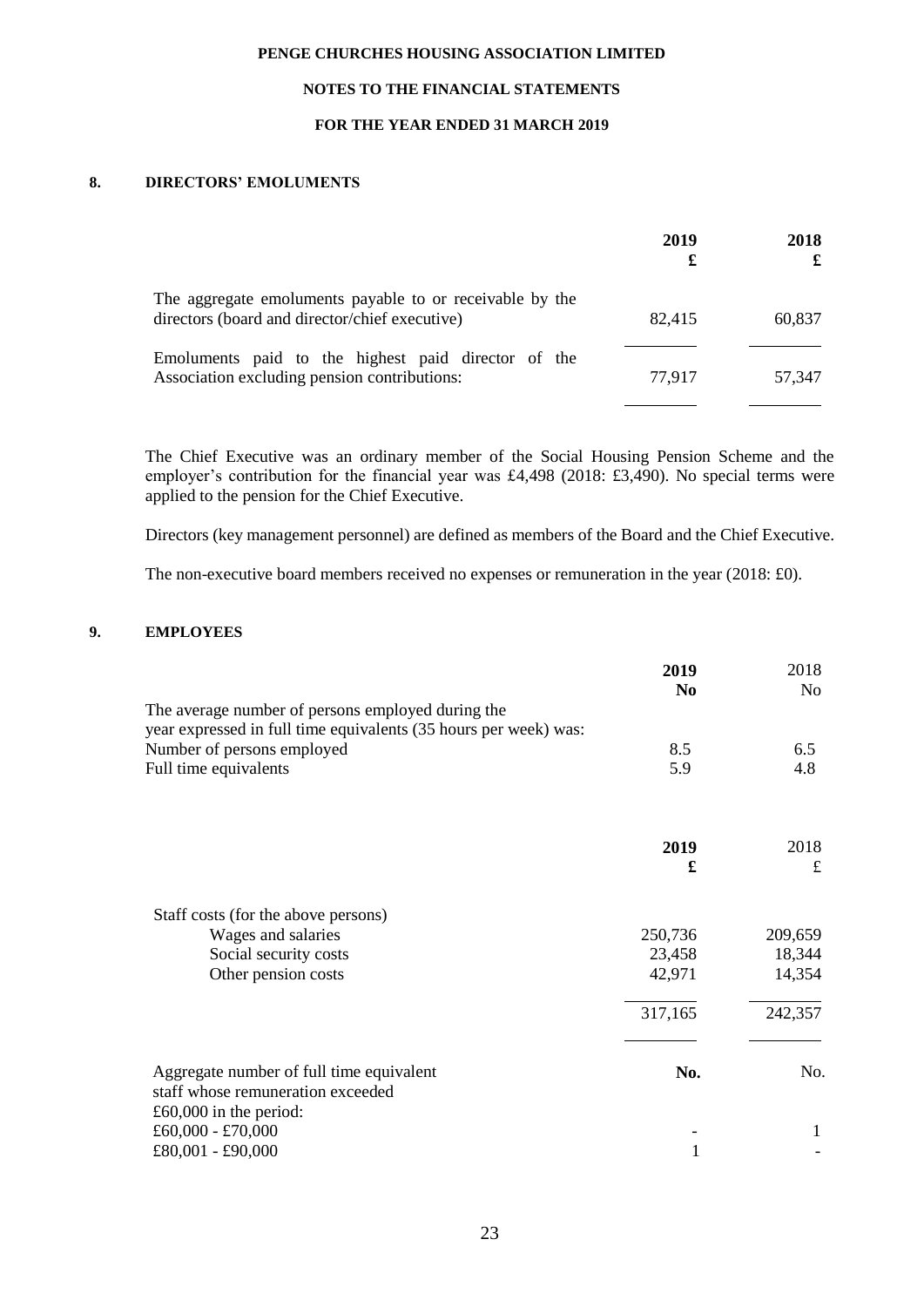# **NOTES TO THE FINANCIAL STATEMENTS**

## **FOR THE YEAR ENDED 31 MARCH 2019**

# **10. TANGIBLE FIXED ASSETS – HOUSING PROPERTIES**

|                                          | <b>Total Social</b><br>Housing<br>Properties for<br>Lettings<br>Completed |
|------------------------------------------|---------------------------------------------------------------------------|
|                                          | £                                                                         |
| Cost<br>At 1 April 2018                  | 17,963,267                                                                |
| New properties                           |                                                                           |
| Works to existing properties             | 134,105                                                                   |
| Disposals                                | (46,958)                                                                  |
| At 31 March 2019                         | 18,050,414                                                                |
| Depreciation                             |                                                                           |
| At 1 April 2018                          | 3,204,831                                                                 |
| Charge for the year                      | 246,057                                                                   |
| Eliminated on disposals                  | (46,958)                                                                  |
| At 31 March 2019                         | 3,403,930                                                                 |
| <b>Net Book Value</b>                    |                                                                           |
| <b>At 31 March 2019</b>                  | 14,646,484                                                                |
| At 31 March 2018                         | 14,758,436                                                                |
|                                          | 2019                                                                      |
|                                          | £                                                                         |
| Housing properties comprise:<br>Freehold |                                                                           |
| Long leaseholds                          | 13,707,020<br>939,464                                                     |
|                                          |                                                                           |
|                                          | 14,646,484                                                                |
|                                          |                                                                           |

Housing property additions during the year relate to rehabilitation work and component replacements at various properties.

Maintenance expenditure on properties is disclosed in note 3.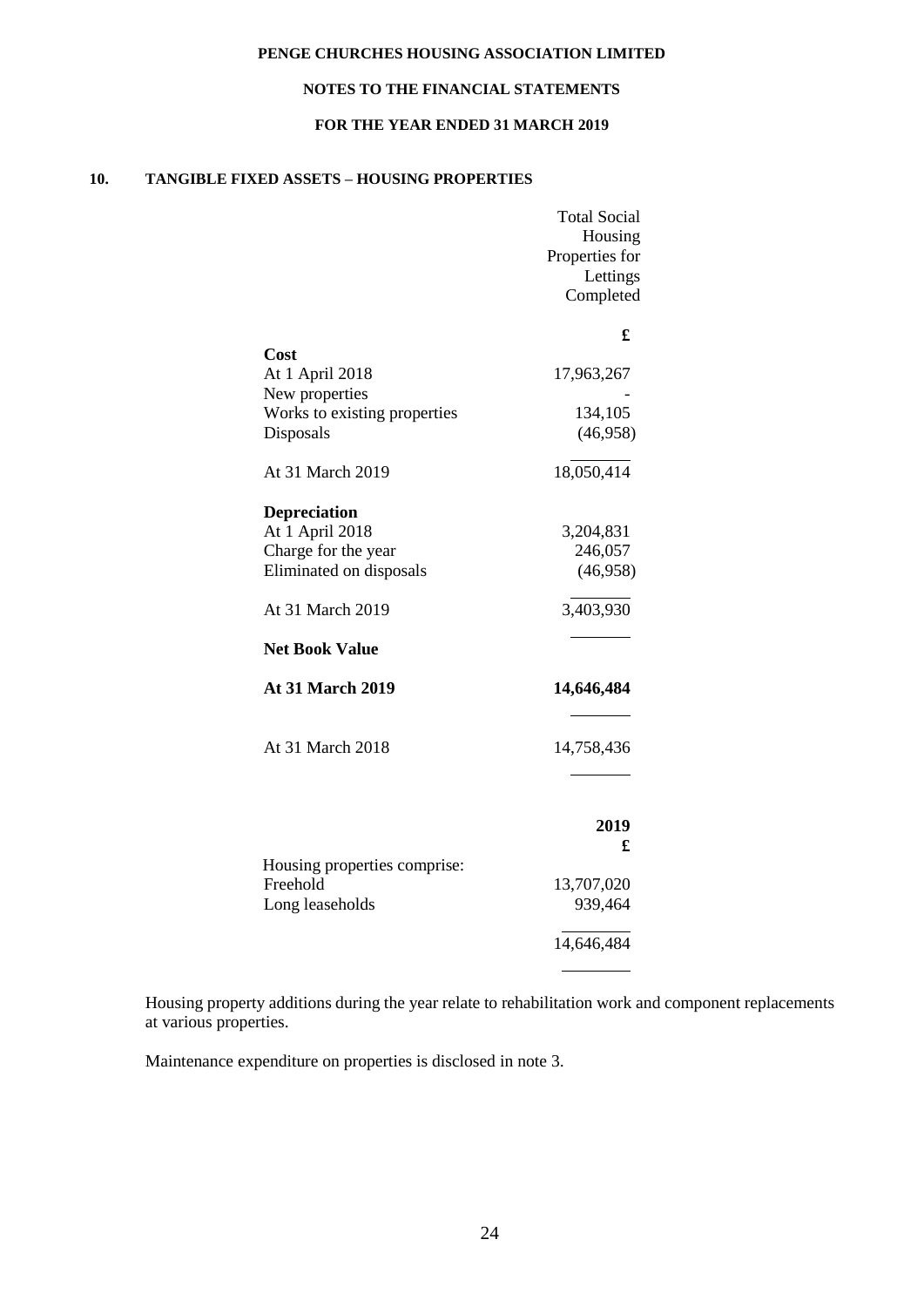# **NOTES TO THE FINANCIAL STATEMENTS**

# **FOR THE YEAR ENDED 31 MARCH 2019**

# **11. OTHER FIXED ASSETS**

|                         | Freehold<br>Office | <b>Schemes</b><br>Equipment | Office<br>equipment | Fixtures and<br>fittings | Total       |
|-------------------------|--------------------|-----------------------------|---------------------|--------------------------|-------------|
|                         | $\pounds$          | £                           | £                   | £                        | $\mathbf f$ |
| Cost                    |                    |                             |                     |                          |             |
| At 1 April 2018         | 146,852            | 1,440                       | 103,476             | 6,957                    | 258,725     |
| <b>Additions</b>        | 31,952             | 6,119                       | 9,525               | 6,719                    | 54,315      |
| Disposals               |                    |                             |                     |                          |             |
| At 31 March 2019        | 178,804            | 7,559                       | 113,001             | 13,676                   | 313,040     |
| <b>Depreciation</b>     |                    |                             |                     |                          |             |
| At 1 April 2018         | 17,050             | 1,440                       | 96,077              | 6,957                    | 121,524     |
| Charge for the year     | 1,790              | 1,224                       | 4,317               | 1,680                    | 9,011       |
| Eliminated on disposals |                    |                             |                     |                          |             |
| At 31 March 2019        | 18,840             | 2,664                       | 100,394             | 8,637                    | 130,535     |
| <b>Net Book Value</b>   |                    |                             |                     |                          |             |
| At 31 March 2019        | 159,964            | 4,895                       | 12,607              | 5,039                    | 182,505     |
| At 31 March 2018        | 129,802            |                             | 7,399               |                          | 137,201     |

# **12. TRADE AND OTHER DEBTORS**

| 75,382    |
|-----------|
| (38, 555) |
| 36,827    |
| 12,436    |
| 15,469    |
| 64,732    |
|           |

Debtors are all due within one year.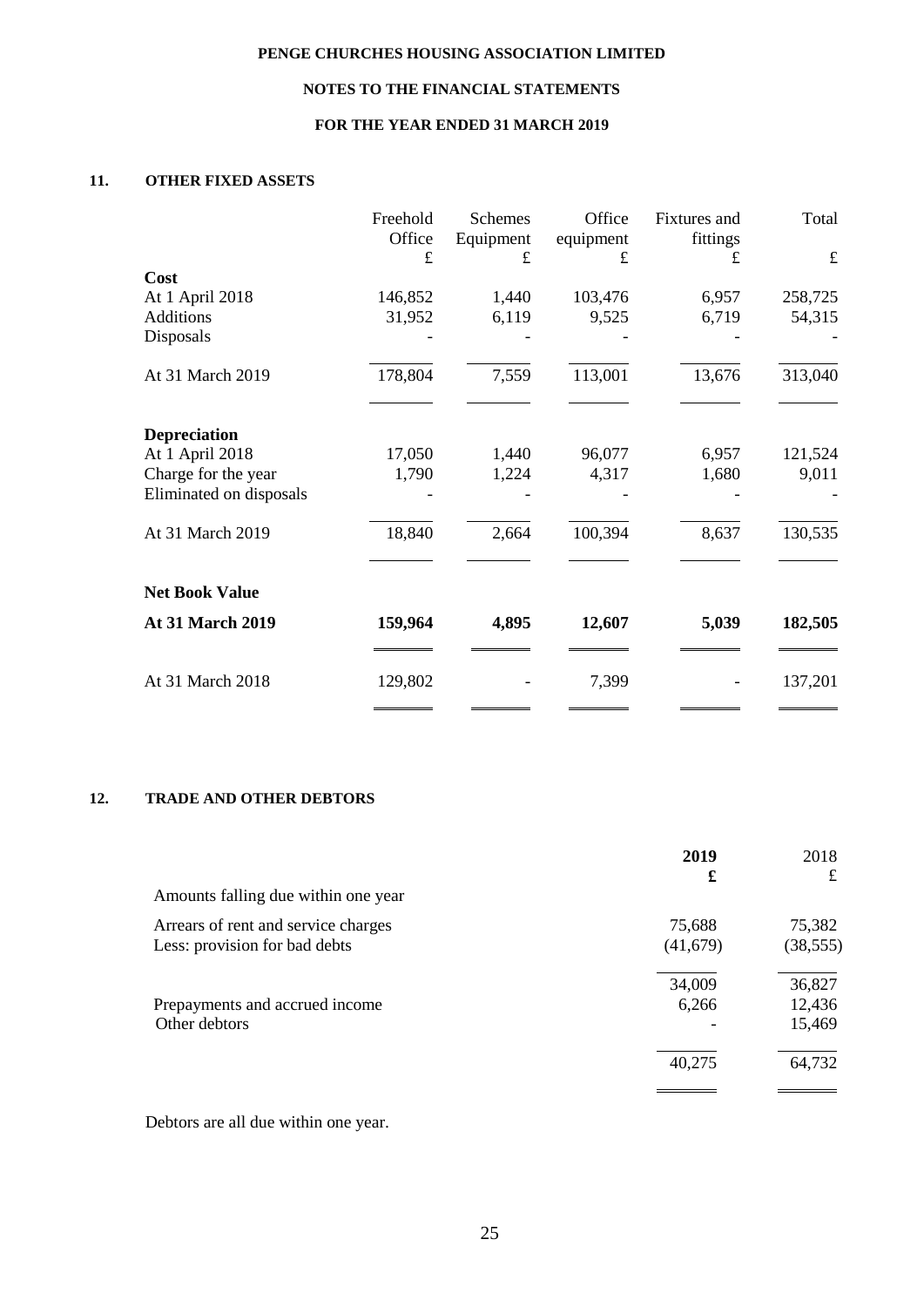# **NOTES TO THE FINANCIAL STATEMENTS**

# **FOR THE YEAR ENDED 31 MARCH 2019**

## 13. **CREDITORS:** amounts falling due within one year

|                                            | 2019    | 2018    |
|--------------------------------------------|---------|---------|
|                                            | £       | £       |
| Housing loans (Note 14b)                   | 251,733 | 183,705 |
| Rents and service charges paid in advance  | 67,103  | 56,865  |
| Other taxation and social security payable | 7,141   | 5,378   |
| Trade creditors                            | 39,497  | 147,205 |
| Deferred Capital Grant (Note 23)           | 92,781  | 92,780  |
| SHPS pension agreement plan (Note 17)      |         | 34,388  |
| Accruals and deferred income               | 47,942  | 94,665  |
|                                            | 506,197 | 614,986 |
|                                            |         |         |

# **14. CREDITORS:** amounts falling due after more than one year

|                                  | 2019<br>£  | 2018<br>£  |
|----------------------------------|------------|------------|
| Housing loans $14(b)$            | 3,827,392  | 4,078,657  |
| Deferred Capital Grant (Note 23) | 6,736,657  | 6,829,438  |
| SHPS pension agreement (Note 17) |            | 208,440    |
|                                  | 10,564,049 | 11,116,535 |
|                                  |            |            |

Housing loans from Orchardbrook Limited, Unity Trust and Nationwide are secured by specific charges on the association's properties and are repayable at varying rates of interest by instalments. Using the best estimates available, the loans are repayable as follows:-

(b)

(a)

|                                | 2019<br>£ | 2018<br>£ |
|--------------------------------|-----------|-----------|
| Within one year (Note 13)      | 251,733   | 183,705   |
|                                |           |           |
| Between one and two years      | 260,738   | 241,376   |
| Between two and five years     | 841,399   | 796,976   |
| In five years or more          | 2,725,255 | 3,040,305 |
| Total loans due after one year | 3,827,392 | 4,078,657 |
|                                |           |           |

The Orchardbrook loan bears at interest rate of 9.9715%, the Unity Trust loan had varying rates between 2.25% - 2.50%, the Nationwide loans bear interest rates varying between 0.95% - 2.62%, with one bearing a fixed rate of 3.71%.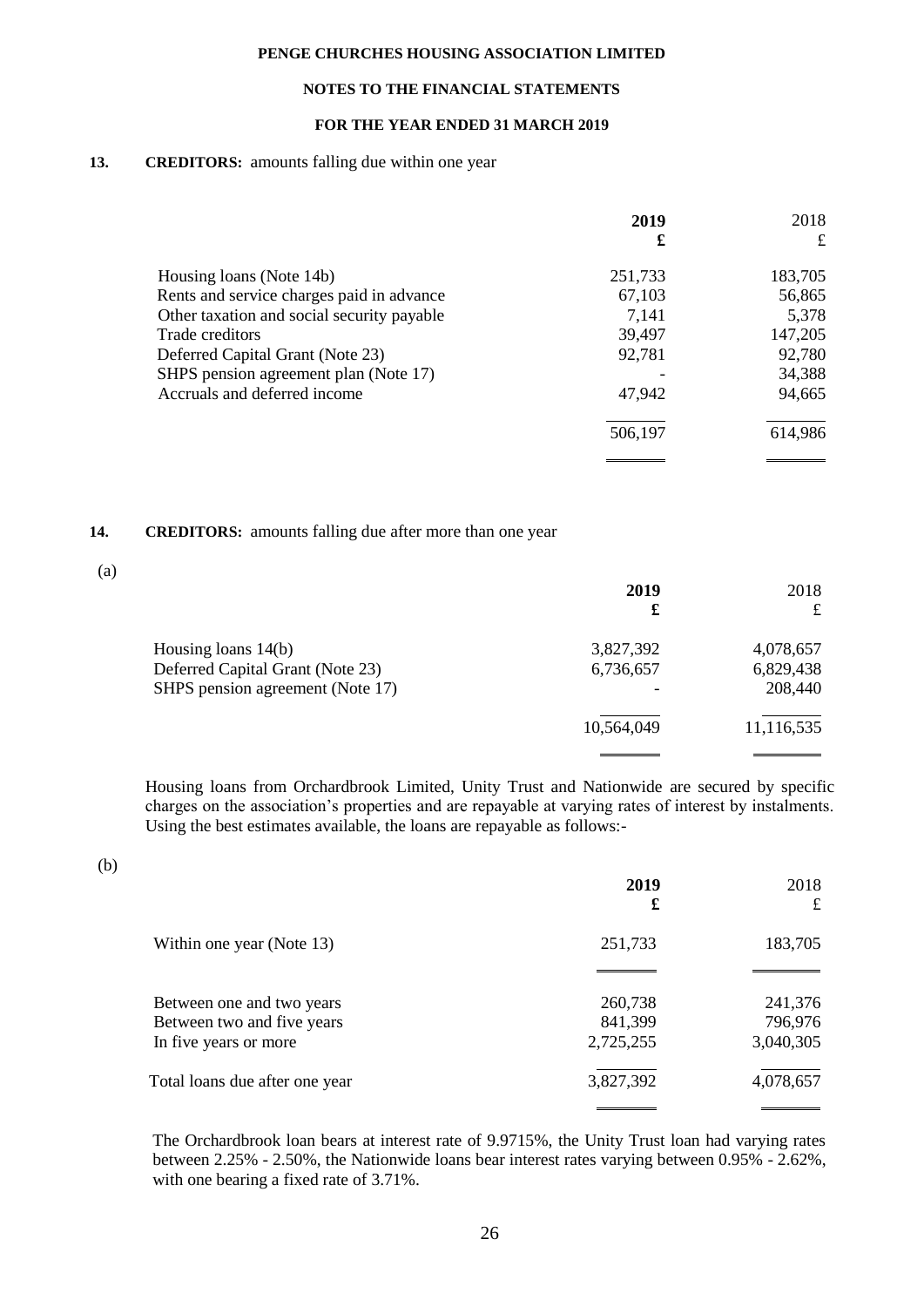# **NOTES TO THE FINANCIAL STATEMENTS**

# **FOR THE YEAR ENDED 31 MARCH 2019**

# **15. REVENUE RESERVES**

**16.** 

|                                                               | £         |
|---------------------------------------------------------------|-----------|
| At 1 April 2018                                               | 3,909,767 |
| Surplus for the year                                          | 102,654   |
| At 31 March 2019                                              | 4,012,421 |
| <b>SHARE CAPITAL</b>                                          |           |
| Allotted issued and fully paid (non-equity shares of £1 each) | £         |
| At 1 April 2018                                               | 28        |
| Shares issued                                                 | 3         |
| Shares cancelled                                              | (3)       |
| At 31 March 2019                                              | 28        |

Each member of the Board except Karen Cooper holds one share of £1 in the association. The shares issued to members do not qualify for dividend payments, are not repayable, and do not entitle the holder to anything on a winding up. All shares have equal voting rights.

 $\overline{a}$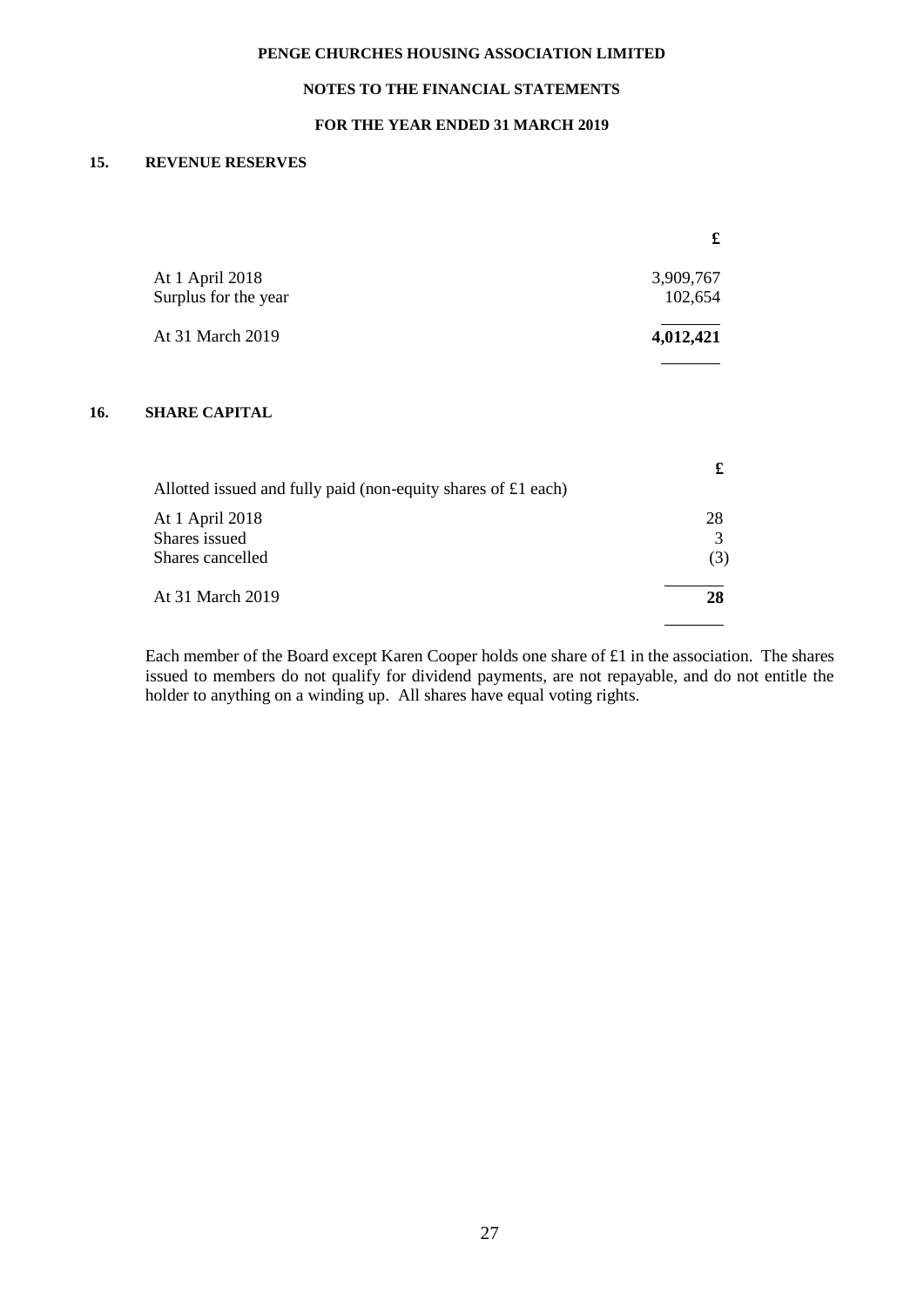#### **NOTES TO THE FINANCIAL STATEMENTS**

#### **FOR THE YEAR ENDED 31 MARCH 2019**

# **17. PENSION COSTS**

The Association participates in the Social Housing Pension Scheme (the Scheme), a multi-employer scheme which provides benefits to some 500 non-associated employers. The Scheme is a defined benefit scheme in the UK.

The Scheme is subject to the funding legislation outlined in the Pensions Act 2004 which came into force on 30 December 2005. This, together with documents issued by the Pensions Regulator and Technical Actuarial Standards issued by the Financial Reporting Council, set out the framework for funding defined benefit occupational pension schemes in the UK.

The last triennial valuation of the scheme for funding purposes was carried out as at 30 September 2017. This valuation revealed a deficit of £1,522m. A Recovery Plan has been put in place with the aim of removing this deficit by 30 September 2026.

The Scheme is classified as a 'last-man standing arrangement'. Therefore the Association is potentially liable for other participating employers' obligations if those employers are unable to meet their share of the scheme deficit following withdrawal from the Scheme. Participating employers are legally required to meet their share of the Scheme deficit on an annuity purchase basis on withdrawal from the Scheme.

For financial years ending on or before 28 February 2019, it has not been possible for the Association to obtain sufficient information to enable it to account for the Scheme as a defined benefit scheme, therefore the Association has accounted for the Scheme as a defined contribution scheme.

For financial years ending on or after 31 March 2019, it is possible to obtain sufficient information to enable the Association to account for the Scheme as a defined benefit scheme.

For accounting purposes, two actuarial valuations for the scheme were carried out with effective dates of 31 March 2018 and 30 September 2018. The liability figures from each valuation are rolled forward to the relevant accounting dates, if applicable, and are used in conjunction with the Association's fair share of the Scheme's total assets to calculate the Association's net deficit or surplus at the accounting period start and end dates.

Penge Churches Housing Association Limited has been notified by TPT Retirement Solutions of the estimated employer debt if the Association were to withdraw from the Social Housing Pension Scheme based on the financial position as at 30 September 2018. As at this date the Actuary has estimated that the employer debt would be £1,297,400.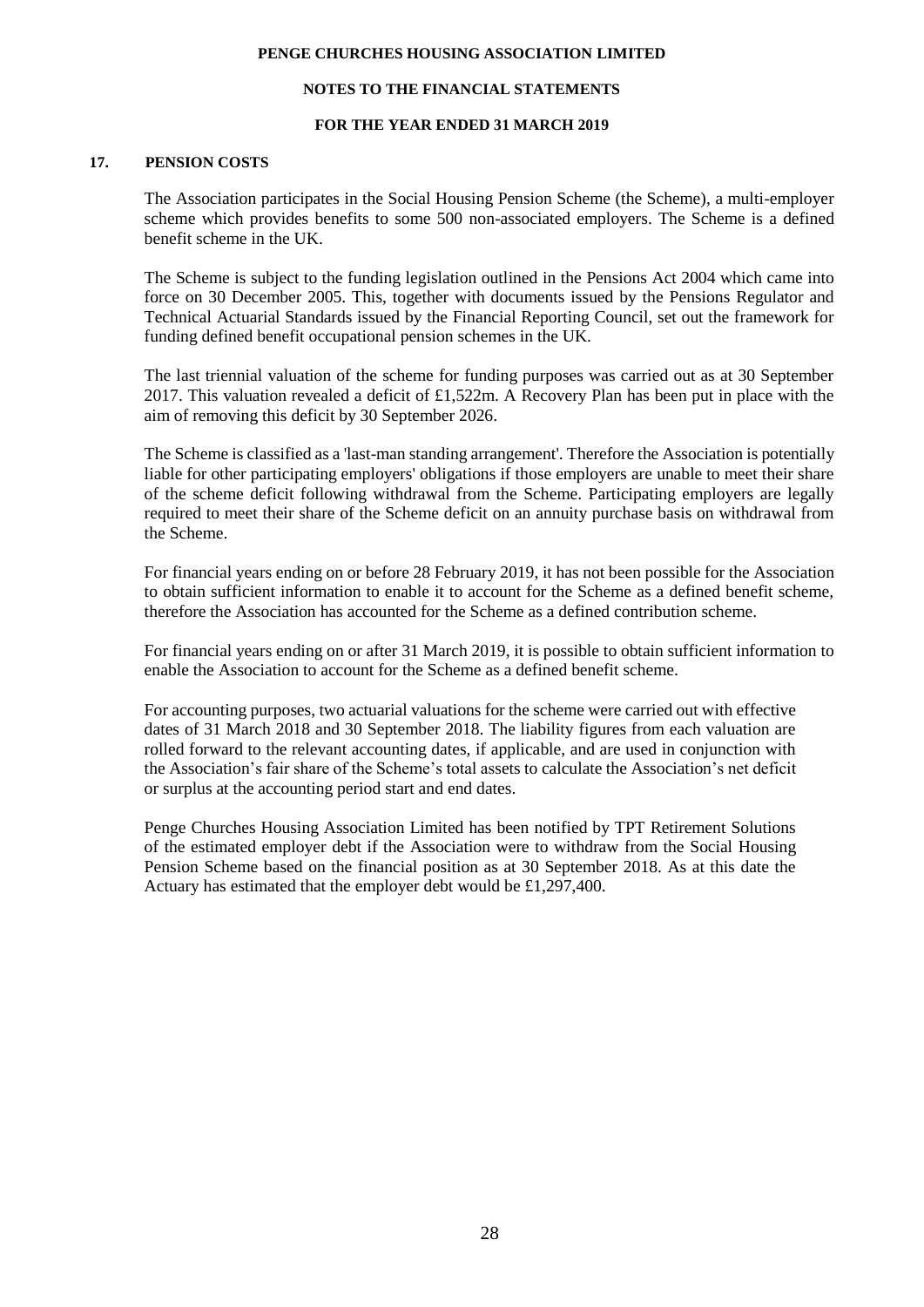# **NOTES TO THE FINANCIAL STATEMENTS**

# **FOR THE YEAR ENDED 31 MARCH 2019**

# **17. PENSION COSTS** *(continued)*

*Present Values Of Defined Benefit Obligation, Fair Value Of Assets And Defined Benefit Asset (Liability)*

|                                                        | 31 March<br>2019                                                          | 31 March 2018                       |
|--------------------------------------------------------|---------------------------------------------------------------------------|-------------------------------------|
|                                                        | $\left(\textcolor{blue}{\pounds}^2000\textcolor{blue}{\textbf{s}}\right)$ | $\mathbf{f}(\mathbf{f},\mathbf{f})$ |
| Fair value of plan assets                              | 1,477                                                                     | 1,403                               |
| Present value of defined benefit obligation            | 1,872                                                                     | 1,710                               |
| Surplus (deficit) in plan                              | (395)                                                                     | (307)                               |
| Unrecognised surplus                                   |                                                                           |                                     |
| Defined benefit asset (liability) to be recognised     | (395)                                                                     | (307)                               |
| Deferred tax                                           |                                                                           |                                     |
| Net defined benefit asset (liability) to be recognised | (395)                                                                     | (307)                               |

*Reconciliation Of The Impact Of The Asset Ceiling*

|                                                           | <b>Year Ending</b>   |  |
|-----------------------------------------------------------|----------------------|--|
|                                                           | <b>31 March 2019</b> |  |
|                                                           | $(\pounds000s)$      |  |
| Impact of asset ceiling at start of period                |                      |  |
| Effect of the asset ceiling included in net interest cost |                      |  |
| Actuarial losses (gains) on asset ceiling                 |                      |  |
| Impact of asset ceiling at end of period                  |                      |  |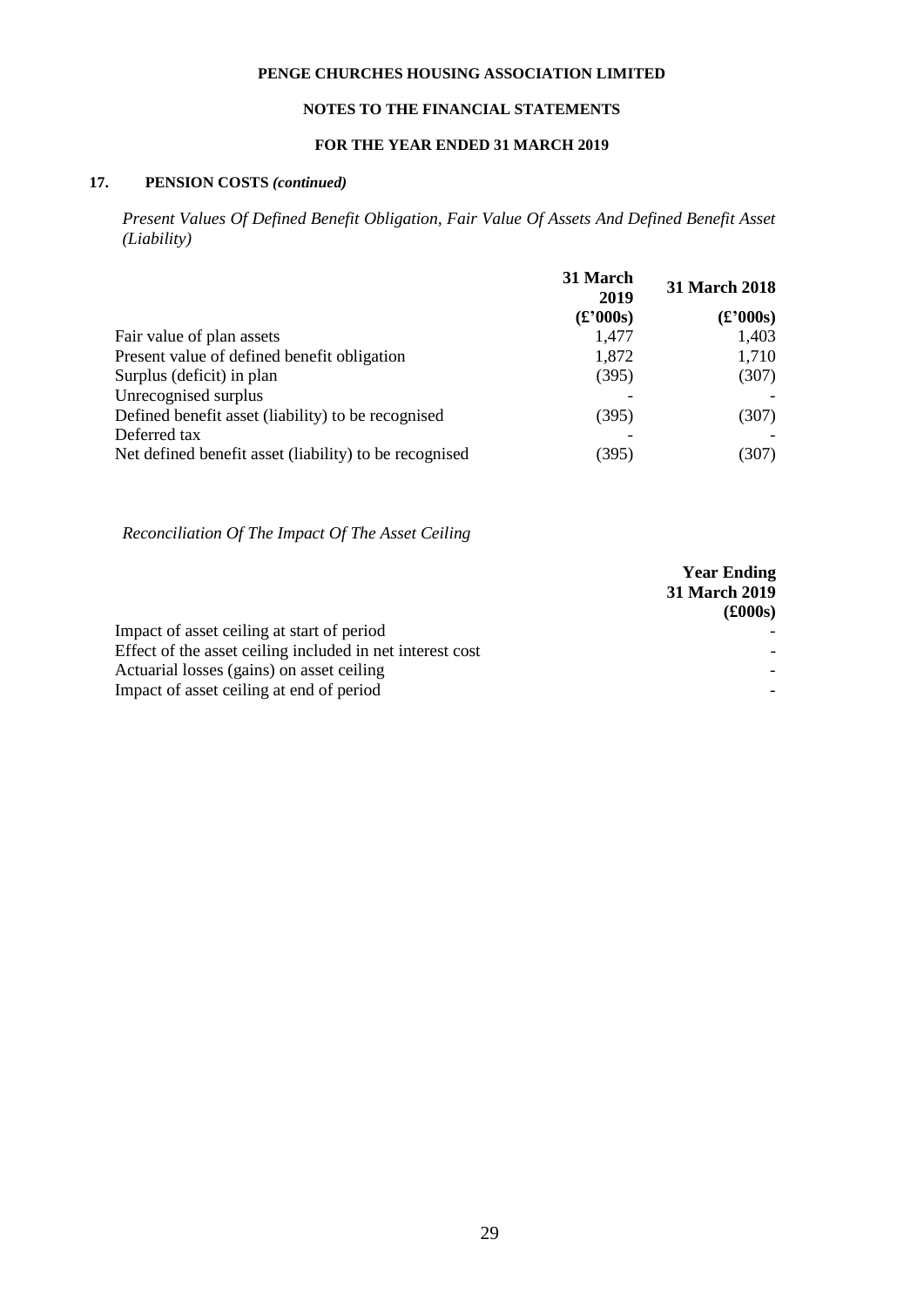# **NOTES TO THE FINANCIAL STATEMENTS**

# **FOR THE YEAR ENDED 31 MARCH 2019**

# **17. PENSION COSTS** *(continued)*

*Reconciliation Of Opening And Closing Balances Of The Defined Benefit Obligation*

|                                                                    | <b>Year Ending</b>                    |
|--------------------------------------------------------------------|---------------------------------------|
|                                                                    | 31 March 2019                         |
|                                                                    | $\mathbf{f}(\mathbf{f}^{\prime}000s)$ |
| Defined benefit obligation at start of period                      | 1,710                                 |
| Current service cost                                               | 28                                    |
| Expenses                                                           | 3                                     |
| Interest expense                                                   | 43                                    |
| Contributions by plan participants                                 | 14                                    |
| Actuarial losses (gains) due to scheme experience                  | 19                                    |
| Actuarial losses (gains) due to changes in demographic assumptions | 5                                     |
| Actuarial losses (gains) due to changes in financial assumptions   | 104                                   |
| Benefits paid and expenses                                         | (54)                                  |
| Liabilities acquired in a business combination                     |                                       |
| Liabilities extinguished on settlements                            |                                       |
| Losses (gains) on curtailments                                     |                                       |
| Losses (gains) due to benefit changes                              |                                       |
| Exchange rate changes                                              |                                       |
| Defined benefit obligation at end of period                        | 1,872                                 |

*Reconciliation Of Opening And Closing Balances Of The Fair Value Of Plan Assets*

|                                                                           | <b>Year Ending</b>                                             |
|---------------------------------------------------------------------------|----------------------------------------------------------------|
|                                                                           | <b>31 March 2019</b>                                           |
|                                                                           | $\mathbf{f}(\mathbf{f}^{\prime}\mathbf{0}^{\prime}\mathbf{0})$ |
| Fair value of plan assets at start of period                              | 1,403                                                          |
| Interest income                                                           | 36                                                             |
| Experience on plan assets (excluding amounts included in interest income) | 44                                                             |
| - gain (loss)                                                             |                                                                |
| Contributions by the employer                                             | 34                                                             |
| Contributions by plan participants                                        | 14                                                             |
| Benefits paid and expenses                                                | (54)                                                           |
| Assets acquired in a business combination                                 |                                                                |
| Assets distributed on settlements                                         |                                                                |
| Exchange rate changes                                                     |                                                                |
| Fair value of plan assets at end of period                                | 1.477                                                          |

The actual return on the plan assets (including any changes in share of assets) over the period ended 31 March 2019 was £80,000.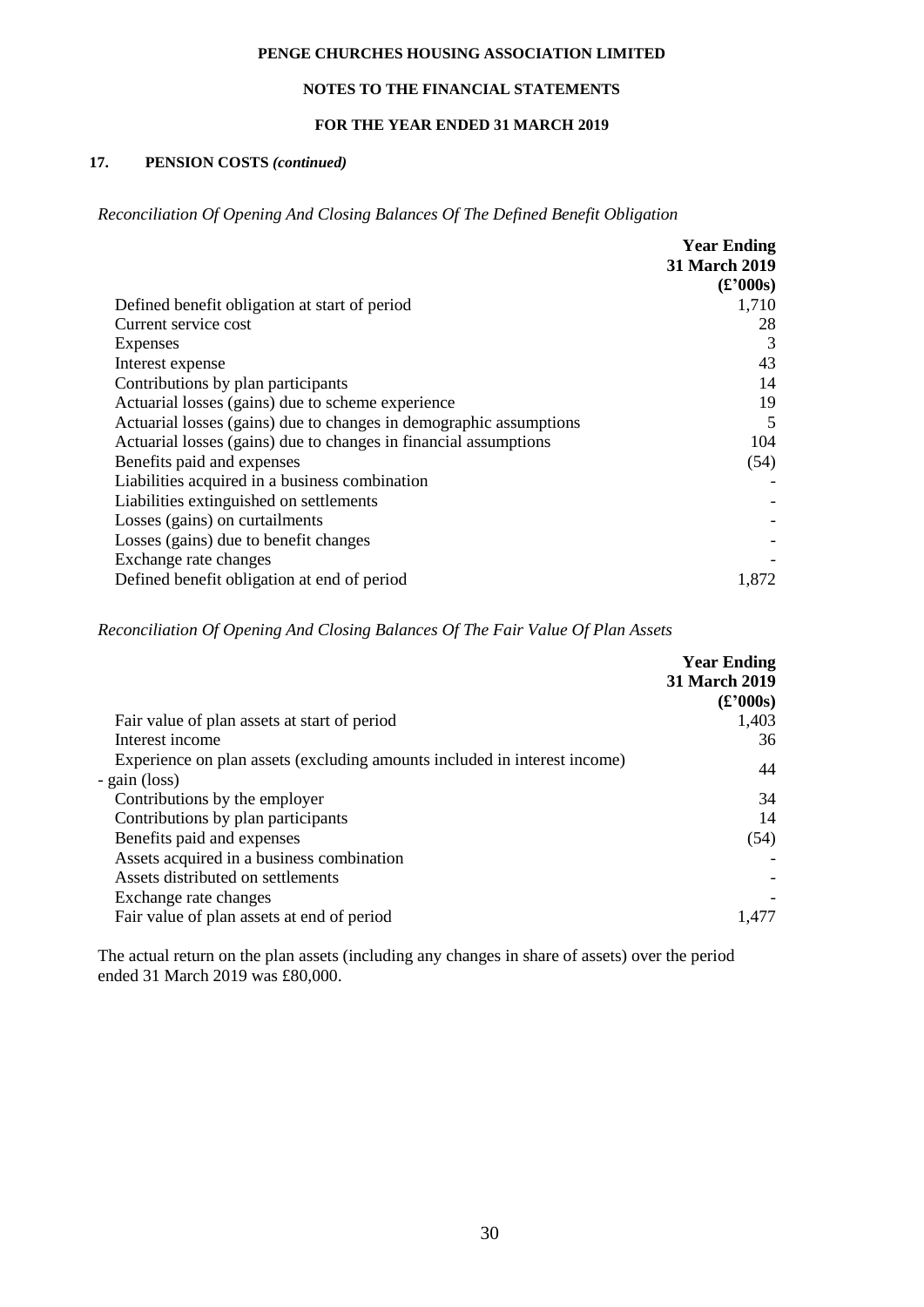# **NOTES TO THE FINANCIAL STATEMENTS**

## **FOR THE YEAR ENDED 31 MARCH 2019**

# **17. PENSION COSTS** *(continued)*

*Defined Benefit Costs Recognised In Statement Of Comprehensive Income (SoCI)*

|                                                                       | <b>Year Ending</b>                  |
|-----------------------------------------------------------------------|-------------------------------------|
|                                                                       | 31 March 2019                       |
|                                                                       | $\mathbf{f}(\mathbf{f},\mathbf{f})$ |
|                                                                       | <b>Year Ending</b>                  |
| Current service cost                                                  | 28                                  |
| Expenses                                                              | 3                                   |
| Net interest expense                                                  | 7                                   |
| Losses (gains) on business combinations                               |                                     |
| Losses (gains) on settlements                                         |                                     |
| Losses (gains) on curtailments                                        |                                     |
| Losses (gains) due to benefit changes                                 |                                     |
| Defined benefit costs recognised in Statement of Comprehensive Income | 38                                  |
| (SoCI)                                                                |                                     |

*Defined Benefit Costs Recognised In Other Comprehensive Income*

|                                                                                 | <b>Year Ending</b><br>31 March 2019<br>$\mathbf{f}(\mathbf{f},\mathbf{f})$ |
|---------------------------------------------------------------------------------|----------------------------------------------------------------------------|
| Experience on plan assets (excluding amounts included in net interest cost) -   | 44                                                                         |
| gain (loss)                                                                     |                                                                            |
| Experience gains and losses arising on the plan liabilities - gain (loss)       | (19)                                                                       |
| Effects of changes in the demographic assumptions underlying the present        | (5)                                                                        |
| value of the defined benefit obligation - gain (loss)                           |                                                                            |
| Effects of changes in the financial assumptions underlying the present value    | (104)                                                                      |
| of the defined benefit obligation - gain (loss)                                 |                                                                            |
| Total actuarial gains and losses (before restriction due to some of the surplus | (84)                                                                       |
| not being recognisable) - gain (loss)                                           |                                                                            |
| Effects of changes in the amount of surplus that is not recoverable             |                                                                            |
| (excluding amounts included in net interest cost) - gain (loss)                 |                                                                            |
| Total amount recognised in other comprehensive income - gain (loss)             | (84)                                                                       |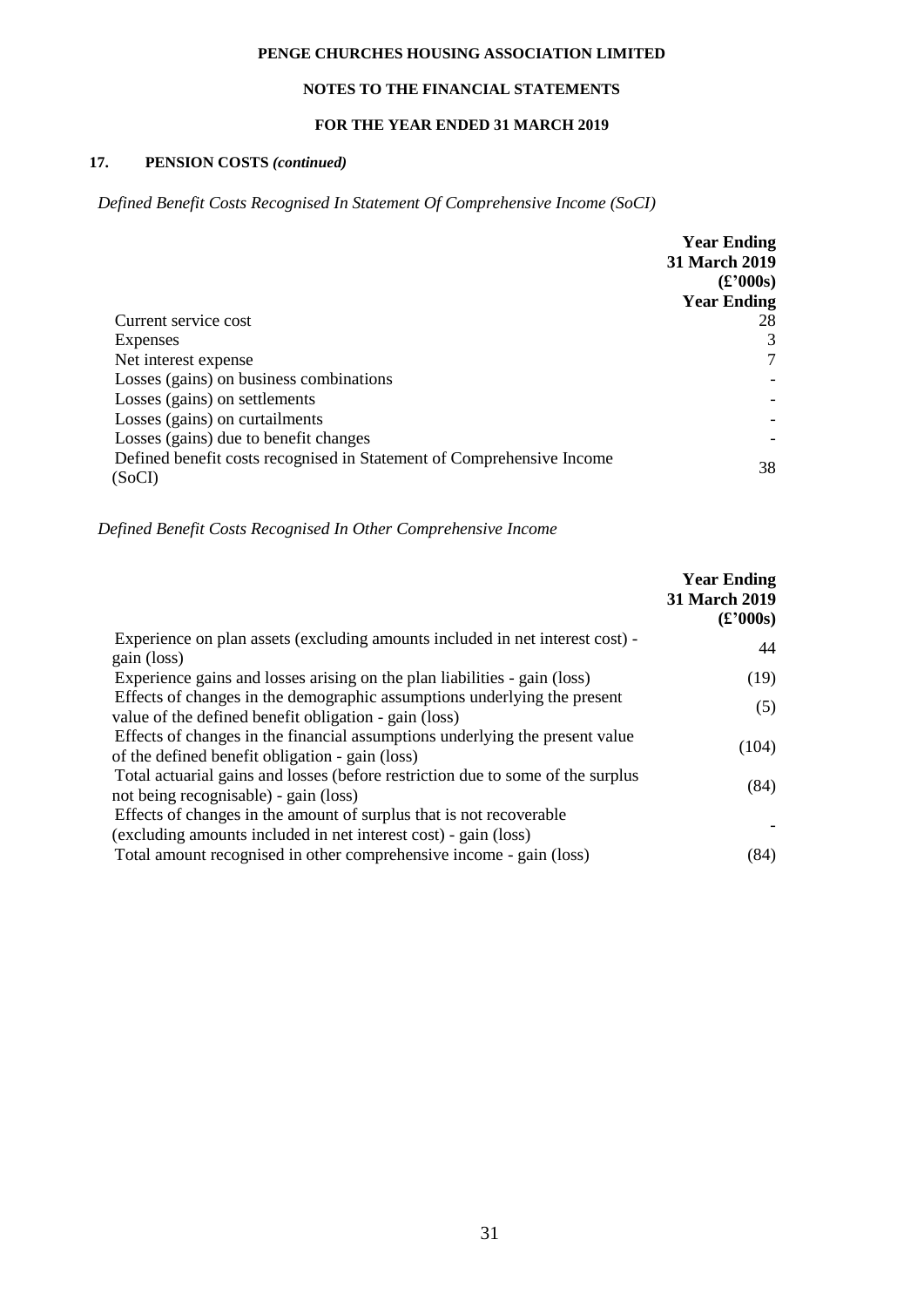# **NOTES TO THE FINANCIAL STATEMENTS**

## **FOR THE YEAR ENDED 31 MARCH 2019**

# **17. PENSION COSTS** *(continued)*

*Assets*

|                                    | 31 March<br>2019                    | <b>31 March 2018</b>                  |
|------------------------------------|-------------------------------------|---------------------------------------|
|                                    | $\mathbf{f}(\mathbf{f},\mathbf{f})$ | $\mathbf{f}(\mathbf{f}^{\prime}000s)$ |
| Absolute Return                    | 128                                 | 171                                   |
| Alternative Risk Premia            | 85                                  | 53                                    |
| Corporate Bond Fund                | 69                                  | 58                                    |
| <b>Credit Relative Value</b>       | 27                                  |                                       |
| <b>Distressed Opportunities</b>    | 27                                  | 14                                    |
| <b>Emerging Markets Debt</b>       | 51                                  | 57                                    |
| Fund of Hedge Funds                | 7                                   | 46                                    |
| <b>Global Equity</b>               | 248                                 | 277                                   |
| Infrastructure                     | 77                                  | 36                                    |
| <b>Insurance-Linked Securities</b> | 42                                  | 37                                    |
| <b>Liability Driven Investment</b> | 540                                 | 511                                   |
| Long Lease Property                | 22                                  |                                       |
| <b>Net Current Assets</b>          | 3                                   | 1                                     |
| Over 15 Year Gilts                 |                                     |                                       |
| Private Debt                       | 20                                  | 12                                    |
| Property                           | 33                                  | 65                                    |
| <b>Risk Sharing</b>                | 45                                  | 13                                    |
| Secured Income                     | 53                                  | 52                                    |
| Total assets                       | 1,477                               | 1,403                                 |

None of the fair values of the assets shown above include any direct investments in the employer's own financial instruments or any property occupied by, or other assets used by, the employer.

#### *Key Assumptions*

|                                                  | 31 March<br>2019 | 31 March 2018 |
|--------------------------------------------------|------------------|---------------|
|                                                  | $%$ per annum    | $%$ per annum |
| Discount Rate                                    | 2.28%            | 2.54%         |
| Inflation (RPI)                                  | 3.30%            | 3.20%         |
| Inflation (CPI)                                  | 2.30%            | 2.20%         |
| <b>Salary Growth</b>                             | 3.30%            | 3.20%         |
|                                                  | 75% of           | 75% of        |
| Allowance for commutation of pension for cash at | maximum          | maximum       |
| retirement                                       | allowance        | allowance     |

The mortality assumptions adopted at 31 March 2019 imply the following life expectancies:

|                         | Life expectancy |
|-------------------------|-----------------|
|                         | at age 65       |
|                         | (Years)         |
| Male retiring in 2019   | 21.8            |
| Female retiring in 2019 | 23.5            |
| Male retiring in 2039   | 23.2            |
| Female retiring in 2039 | 24.7            |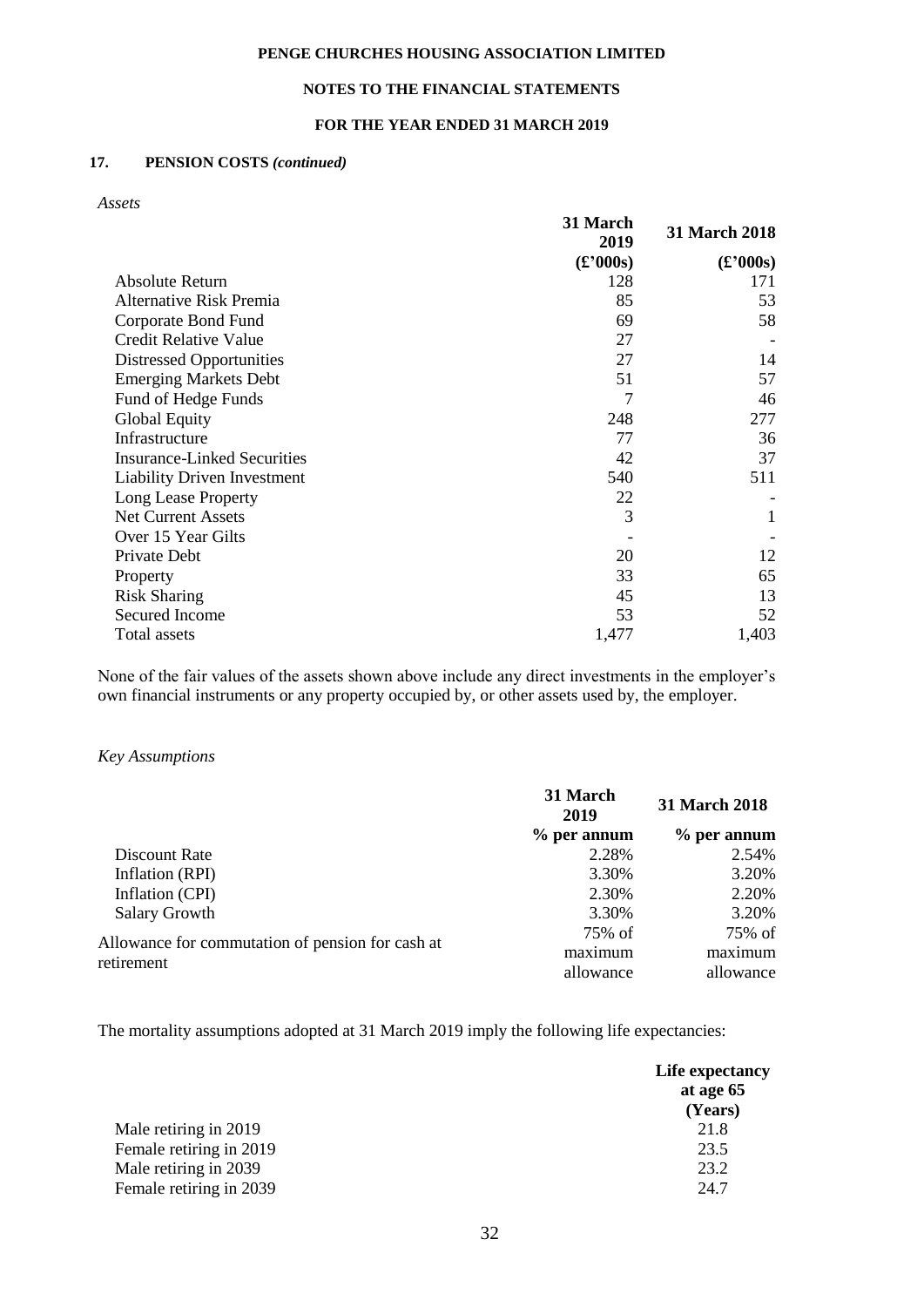# **NOTES TO THE FINANCIAL STATEMENTS**

## **FOR THE YEAR ENDED 31 MARCH 2019**

## **18. CAPITAL COMMITMENTS**

|                                                           | 2019 | 2018 |
|-----------------------------------------------------------|------|------|
|                                                           | £    | £    |
| Capital expenditure that has been contracted for          |      |      |
| but has not been provided for in the financial statements |      |      |
| Capital expenditure that has been authorised by the       |      |      |
| Board but has not yet been contracted for                 | Nil  | Nil. |
| Capital Commitments will be incurred over the next:       |      |      |
| Less than one year                                        | Nil  | Nil. |
| In one year or more but less than two years               |      |      |
| In two years or more and less than five years             |      |      |
| In five years or more                                     |      |      |
| The Association expects these commitments to be           |      |      |
| financed with:                                            |      |      |
| Available cash reserves                                   | Nil  | Nil. |
| <b>Social Housing Grant</b>                               |      |      |
| Proceeds from the sale of properties                      |      |      |
| Committed loan facilities                                 |      |      |

# **19. CONTINGENT LIABILITIES**

There were no contingent liabilities at the Statement of Financial Position date.

#### **20. LEGISLATIVE PROVISIONS**

The Association is incorporated under the Co-operative and Community Benefit Societies Act 2014.

# **21. RELATED PARTIES**

Any transactions are at arm's length and on normal commercial terms and the Board Member cannot use their position to their advantage.

# **22. TAXATION**

By virtue of s. 478 Corporation Tax Act 2010, the Association is exempt from Corporation Tax.